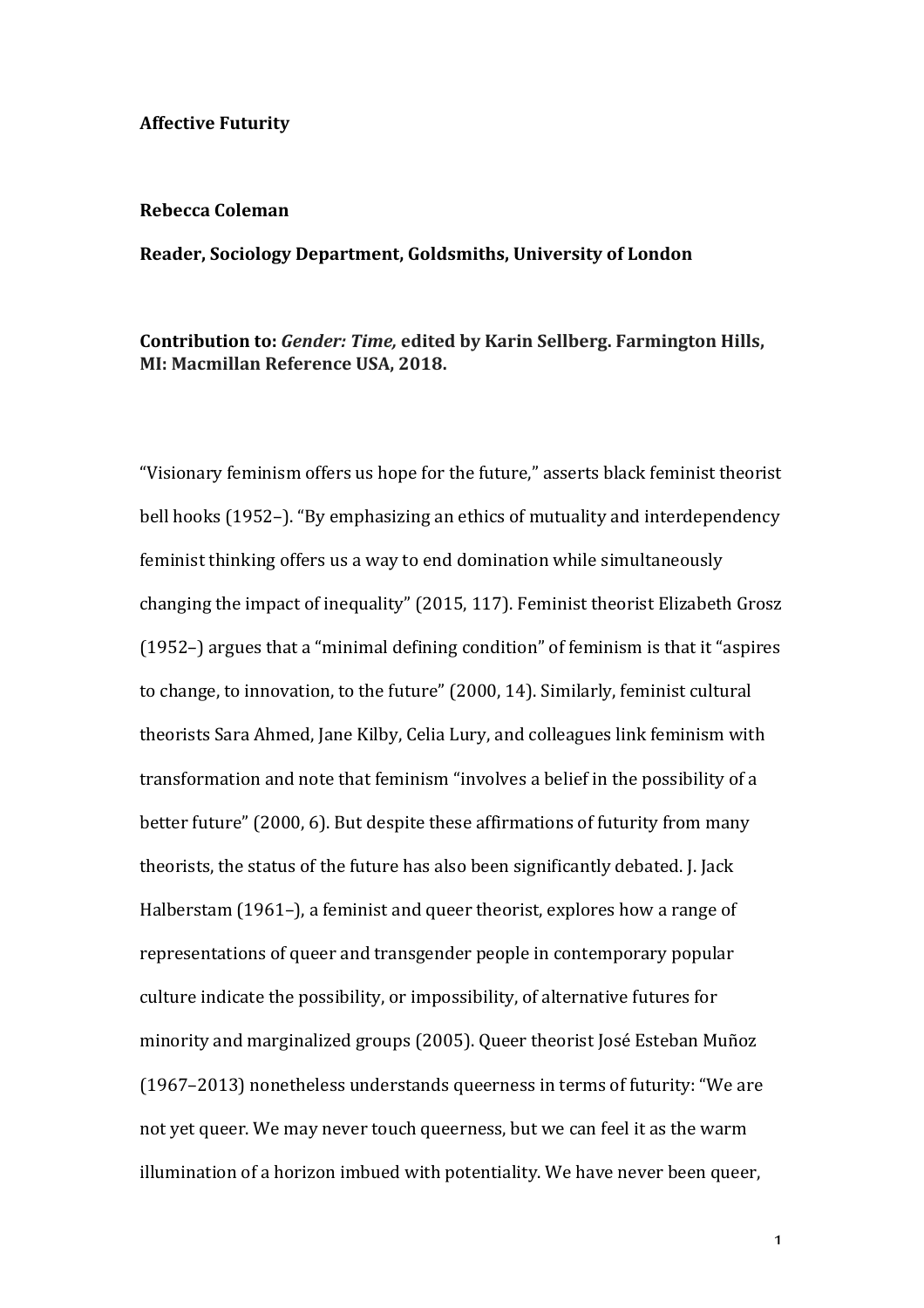yet queerness exists for us as an ideality that can be distilled from the past and used to imagine a future" (2009, 1).

As these examples suggest, for scholars and activists concerned with gender and sexuality it is important to consider how the future might be different from the past and present and, in various ways, contribute to bringing these better futures into being. A central objective of gender and sexuality studies is to point out the significance of intersecting differences and positionalities—such as gender, sexuality, race, class, and disability—in how power works in the present day, but another objective is to argue for change. Gender and sexuality studies is, therefore, in part, organized around a desire for transformation of the present into a future that is different and better. What these theories also suggest is that, in any consideration of the future, it is impossible to completely separate it from other temporalities; the future is not a distinct temporality but, rather, is always in conjunction with the past and present.

This chapter takes up the interest in the future in feminist and queer theory to examine affective futurity—that is, the relationship between the future and affect. *Affect* here refers to sensations and forces that are felt in the body and that move or orient that body in certain ways. As forces, sensations, and movements, affect is in some ways evasive and uncontainable. In terms of the relationship between the future and affect, this chapter considers how, as a time that is notyet, the future can be understood as affective—it is a temporality that is felt and around which present action is oriented but it is not quite tangible or fully actualized, in the sense of being made *actual*. The *actual* in this chapter refers to

 $\overline{\mathcal{L}}$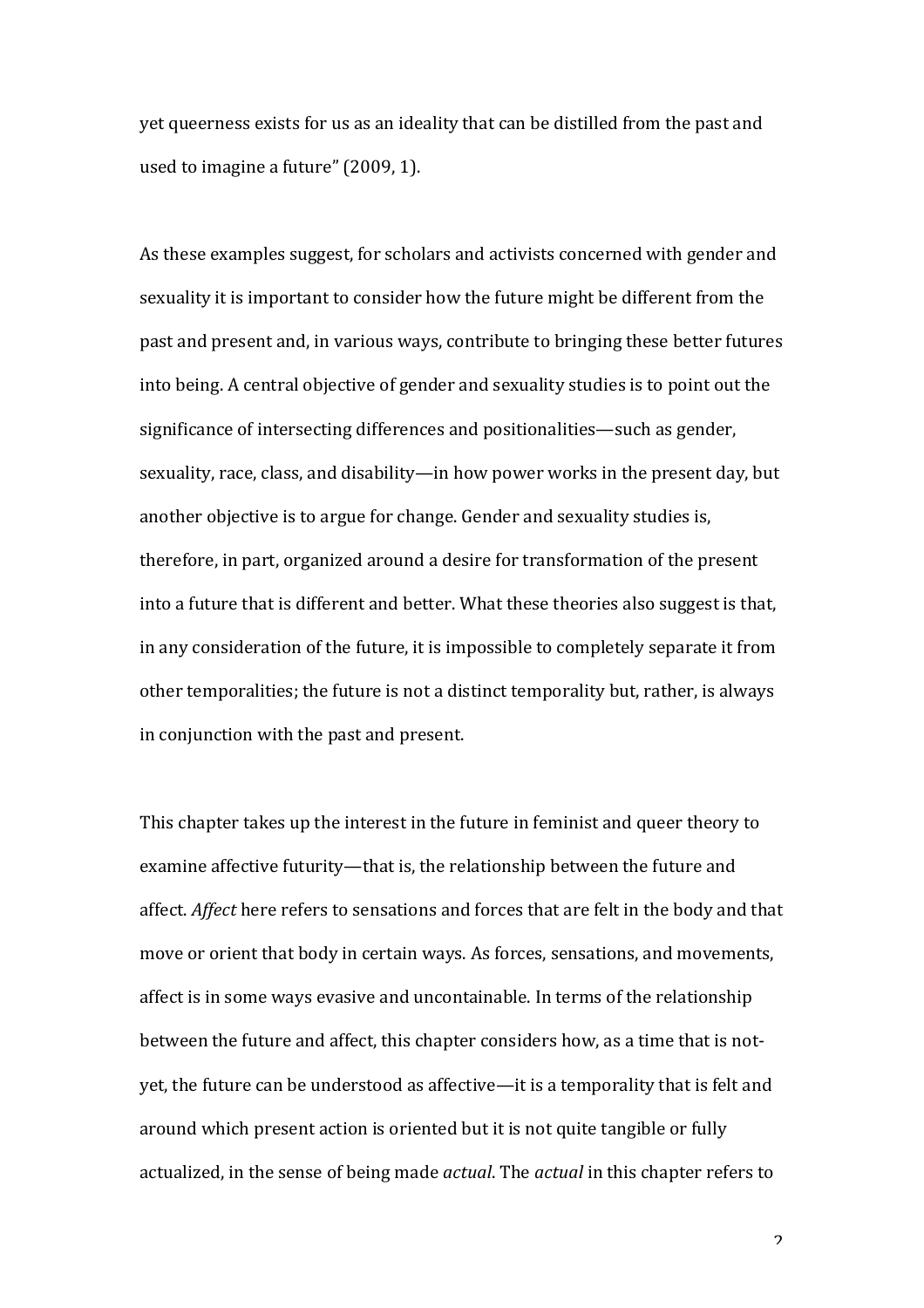a condition that is concrete, tangible, existent. While the future may be in the process of being actualized—or made actual—it can never be actual.

Drawing on work in feminist, queer, cultural, and social theory, this chapter first explores two specific ways in which affective futurity might be conceived: one of these is *potentiality*, or the notion that the future is a potential that is never quite grasped or made actual; the other is *intensity*, which suggests that temporality be understood not (only) as an externally organized linear progression that moves from past to present to future but is (also) encountered, and experienced intensely, in and through bodies, subjects, and social groups. The chapter also discusses two different affective modes or regimes of feeling or orienting around the future that have been identified in cultural and feminist theory as particularly significant in understanding how contemporary Western societies are organized and experienced. These are *anticipation*, where the present is organized around, acted upon, or working toward a particular future, and *preemption*, where the future is brought into the present in an attempt to prevent or forestall an action from happening. The chapter then considers the affective registers of *(cruel)* optimism (Berlant 2011) and of *hope*, in each of which the future is felt and oriented around, albeit with different affects and effects.

These six different modes, regimes, and registers—potentiality, intensity, anticipation, preemption, (cruel) optimism, and hope—are introduced not as oppositions but rather as different ways in which affective futurity can be conceived, sensed, and experienced. They are also seen as challenging the way in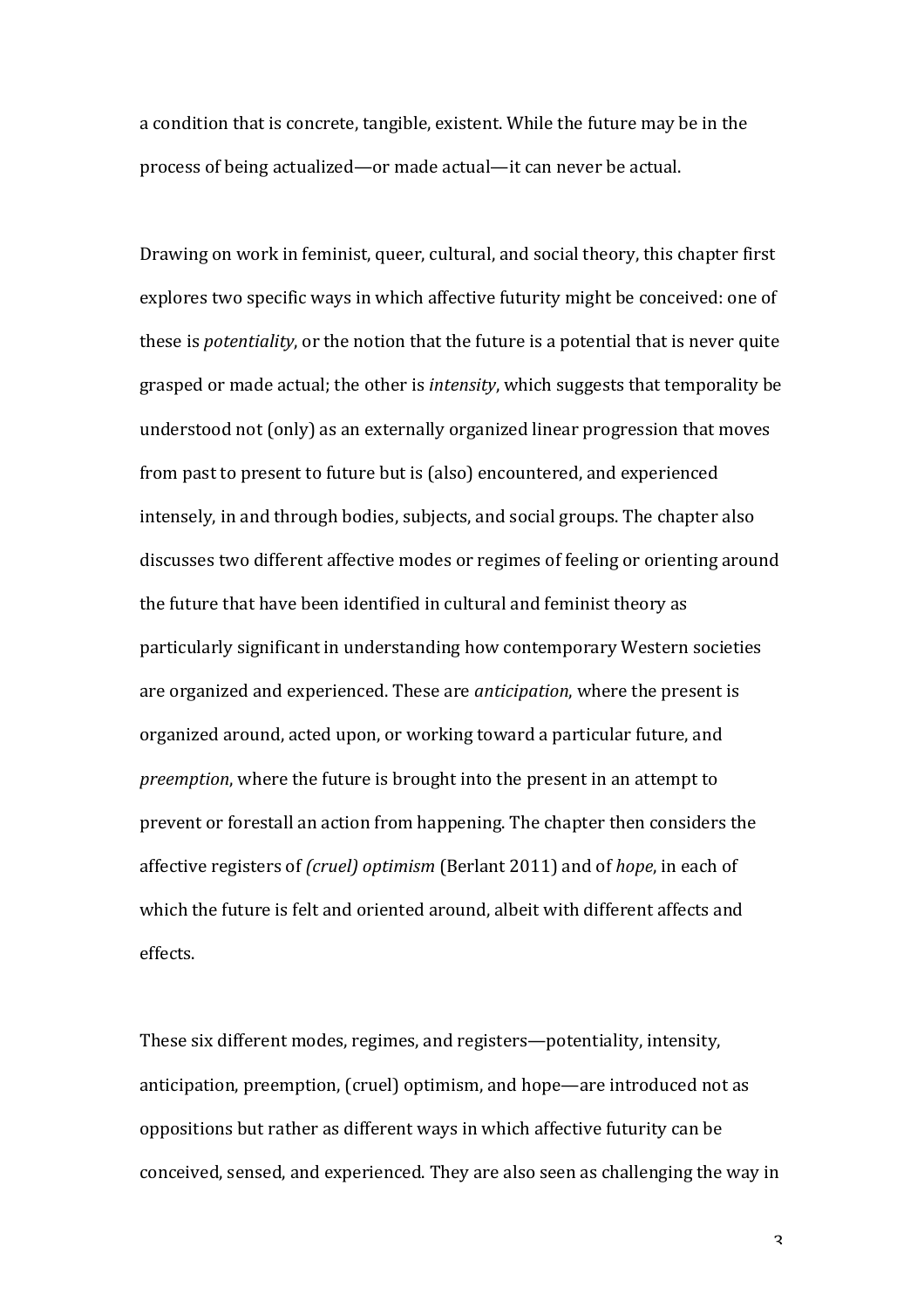which—since the emergence of industrial capitalism—Western societies have been "inescapably wedded to innovation and progress" (Adam and Groves 2007, 1) and have tended to see time as a straightforward, progressive movement from the past to the future.

To unpack these issues and ideas, the chapter offers examples of self and body transformation, discussed in terms of obesity and dieting, beauty, and biomedical practices. The chapter is concerned with how power works affectively and temporally and is likewise concerned with the ways in which feminist and queer theory have conceived and might further engage with such issues.

# **Affect, Potentiality, and Intensity**

To begin to untangle the significance of the future to some feminist and queer theorists, and at the same time to take seriously those theorists who point out the necessity of understanding the future in relation to other temporalities, it is helpful to consider the future as affective. In general terms, *affect* refers to the capacity to "have an influence on someone or something, or to cause a change in someone or something" (Cambridge Dictionary) and to "move somebody emotionally" (*Encarta World English Dictionary*). As a noun, *affect* suggests a force that registers in and through the body or brain (or both) as feeling or emotion and that can generate movement and change. Affect is thus concerned with action and activity, that is, with the affective or the capacities for change and movement. Since the late twentieth century, an "affective turn" in social and cultural theory has revitalized interest in using the notions of affect, feeling, and emotion to understand the world in a more nonrepresentational way. While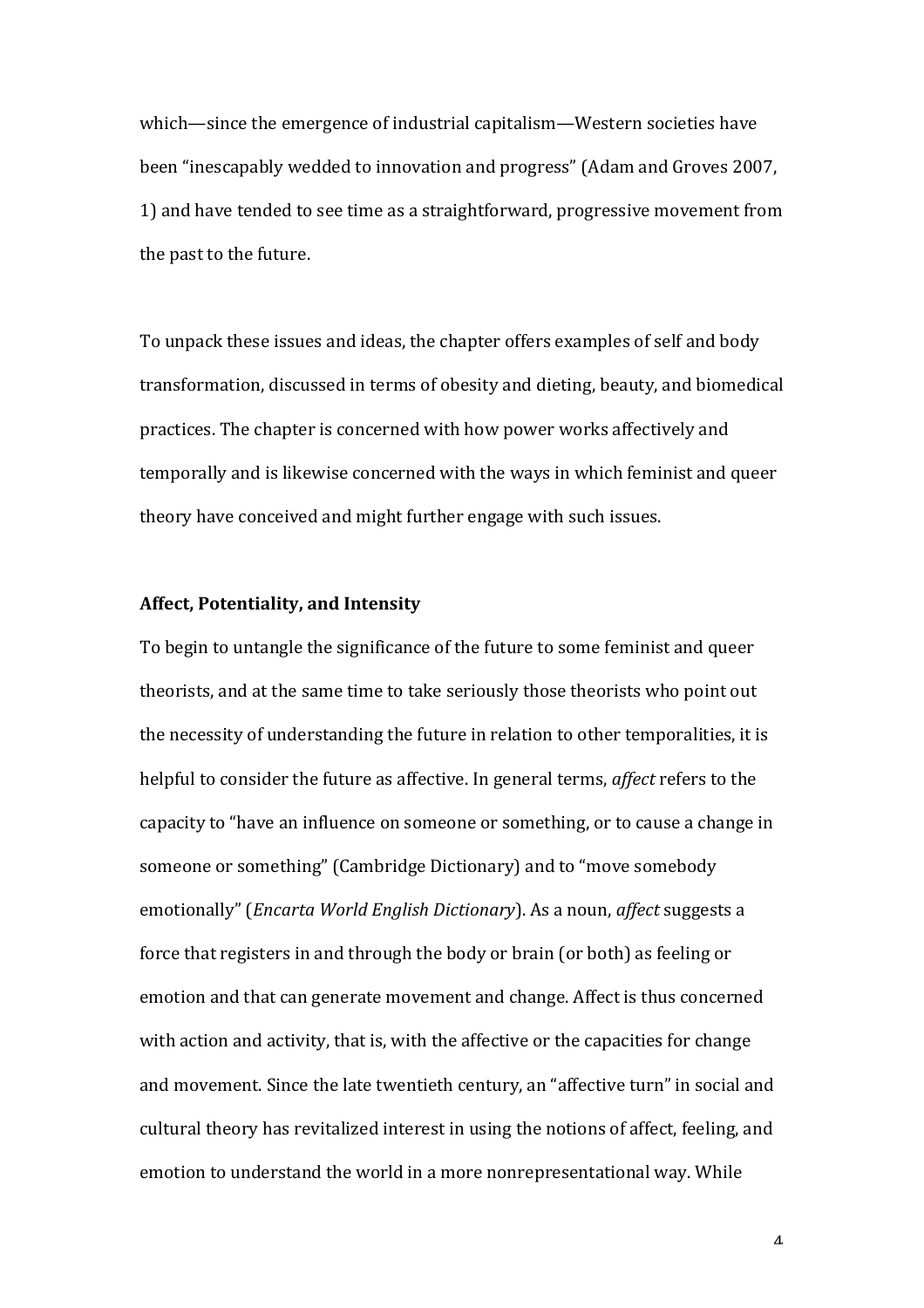wide-ranging and coming from a number of different (and sometimes conflicting) disciplines, positions, and approaches, these theories tend to understand affect as evasive, ephemeral, and effervescent. Feelings are often difficult to pin down and communicate, sometimes because they operate across networks of human bodies, technologies, spaces, and temporalities in ways that are hard to disentangle (such as how a television commercial for a mobile phone may evoke aspirational impulses or the atmosphere of a room can feel inviting or foreboding depending on the quality of light, the time of day, and the people and furniture within it) and sometimes because they escape or exceed an ability to put them into words. Because affects are moving and changing, they are also difficult to capture or express fully (see Coleman 2016 for one overview of affect and its relevance to gender and sexuality studies).

The affective turn has been particularly significant in gender and sexuality studies due to the prominence in those fields of feminist and queer theorists, who have long been interested in feelings and emotions and the body. Some feminist and queer work has focused on specific affects and emotions: these include optimism (Berlant 2011; Snediker 2009), hope (Muñoz 2009), happiness (Ahmed 2010), shame (Probyn 2005), empathy (Pedwell 2014), melancholia (Cheng 2001; Khanna 2003), and "ugly feelings" more generally (Ngai 2004). Other work has explored how affects are produced through engagements with technologies (Paasonen 2011; Clough 2000; Clough et al. 2014; Puar 2013). Still other theorists have examined the way that an understanding of affect requires a mapping out of how power relations work affectively: who or what it influences, who affects, and who is affected (Coleman 2009; Coleman 2012; Skeggs and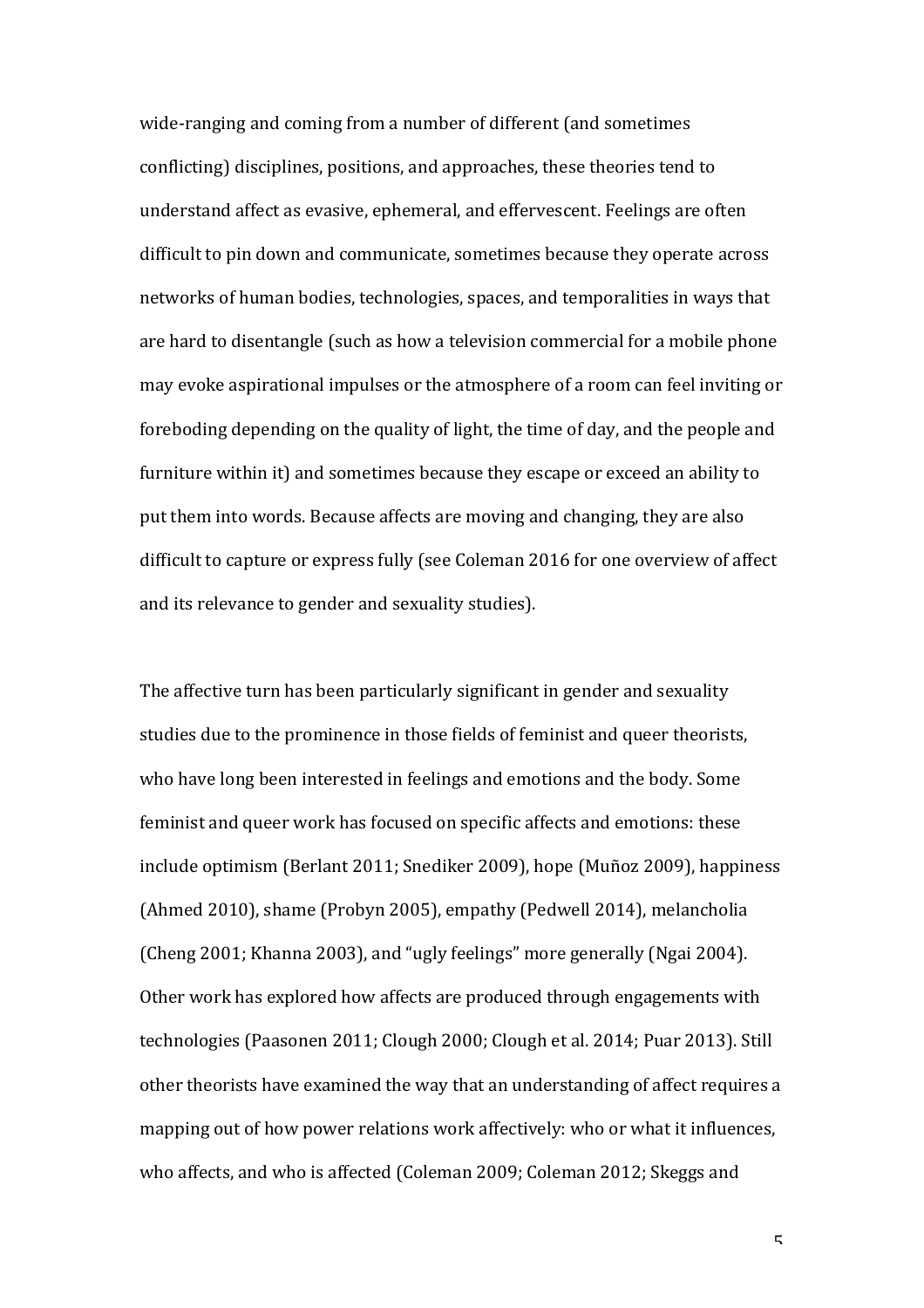Wood 2008; Ringrose and Harvey 2015). In all of this work, there is a concern with how affects shape or constitute bodies and subjectivities and how they are often associated with those who are positioned as marginal (in contrast to the rationality of the white, masculine, middle-class, able-bodied norm).

Drawing on this work in terms of thinking about futurity, affect is productive because it enables an exploration of how the future is difficult to access, capture, and express. As noted above, the future can be understood as affective because it is not-yet, and not actual, and it is therefore evasive and excessive. The future may also be understood as affective because it is a temporality that is felt and oriented around. For example, taking up some of the specific affects mentioned above, the future may be imagined hopefully or optimistically, and happiness may be a feeling that is never quite attained but that operates as a promise that is located in the future (Ahmed 2010). The chapter examines these senses of affective futurity, beginning with a discussion of affect as evasive and excessive, and focusing on the concepts of *potentiality* and *intensity*.

### **Affective Futurity and Potentiality**

An understanding of affective futurity suggests that the future is not fully graspable; as a time that is not-yet, the future slips away from what is. One way to think about this elusiveness of the future is through the notion of potentiality. If something is potential, it is possible, perhaps even probable, but it is not yet actual or concrete. Potentiality is thus a means of understanding how the future exists as something that is not-yet and at the same time exists as something that the present might be oriented toward. In some of the conceptions of the future in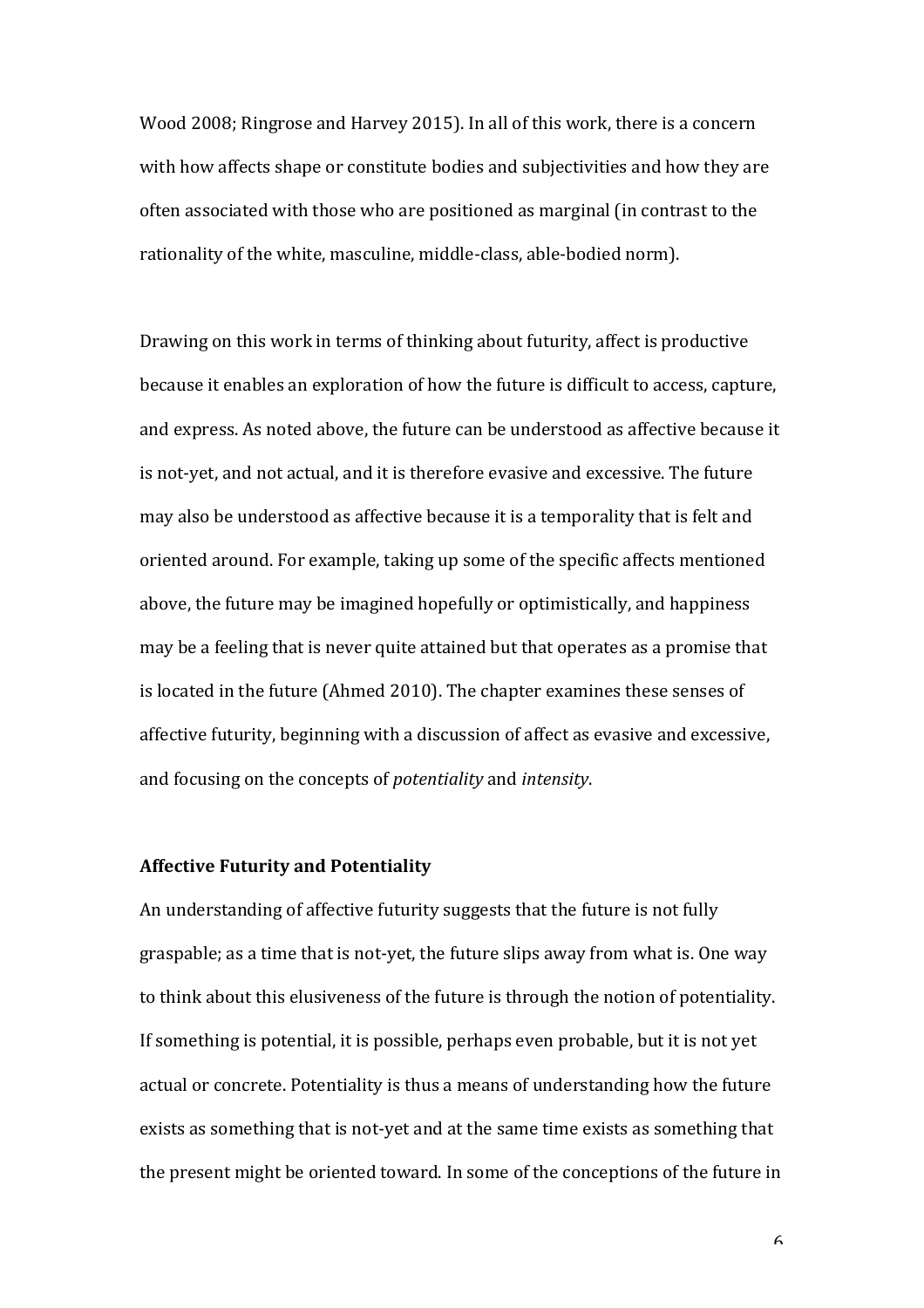feminist and queer theories discussed above, for example, the possibility of the future is a central aspiration or motivator; feminist, queer, and other progressive movements (such as antiracism and disability rights) are necessary because there is a conviction that a better future is possible, and such movements are organized around this potentiality of a better future.

Another way in which the future functions affectively as potentiality, relevant to gender and sexuality studies, includes the emphasis on self-transformation through dieting, makeovers, cosmetic surgery, and self-improvement programs—in contemporary Western popular culture (Swan 2010; Jones 2008; Heyes 2007; Coleman 2012). Here, the better future acts as a normative image or ideal to affectively appeal to and compel women in particular to transform their bodies and selves; the implied promise is that if transformation is successful, the future will be happier, healthier, and more comfortable for those whose experience in the present is difficult or framed as problematic. Crucially, the potentiality of a better future cannot be attained; with diets there is always the need to maintain weight loss; with makeovers vigilance is required to not slip back into old habits; with cosmetic surgery there are new procedures or new fashions that may be taken up; and with surgical procedures there is often the need for further procedures, as the body may fall back into its old shape. There is always room for more improvement of the body and self.

In these examples the efforts at self-transformation are most often in the service of achieving a relatively homogeneous kind of body and self, which fits within hegemonic values of femininity, heterosexuality, consumption, and capitalism.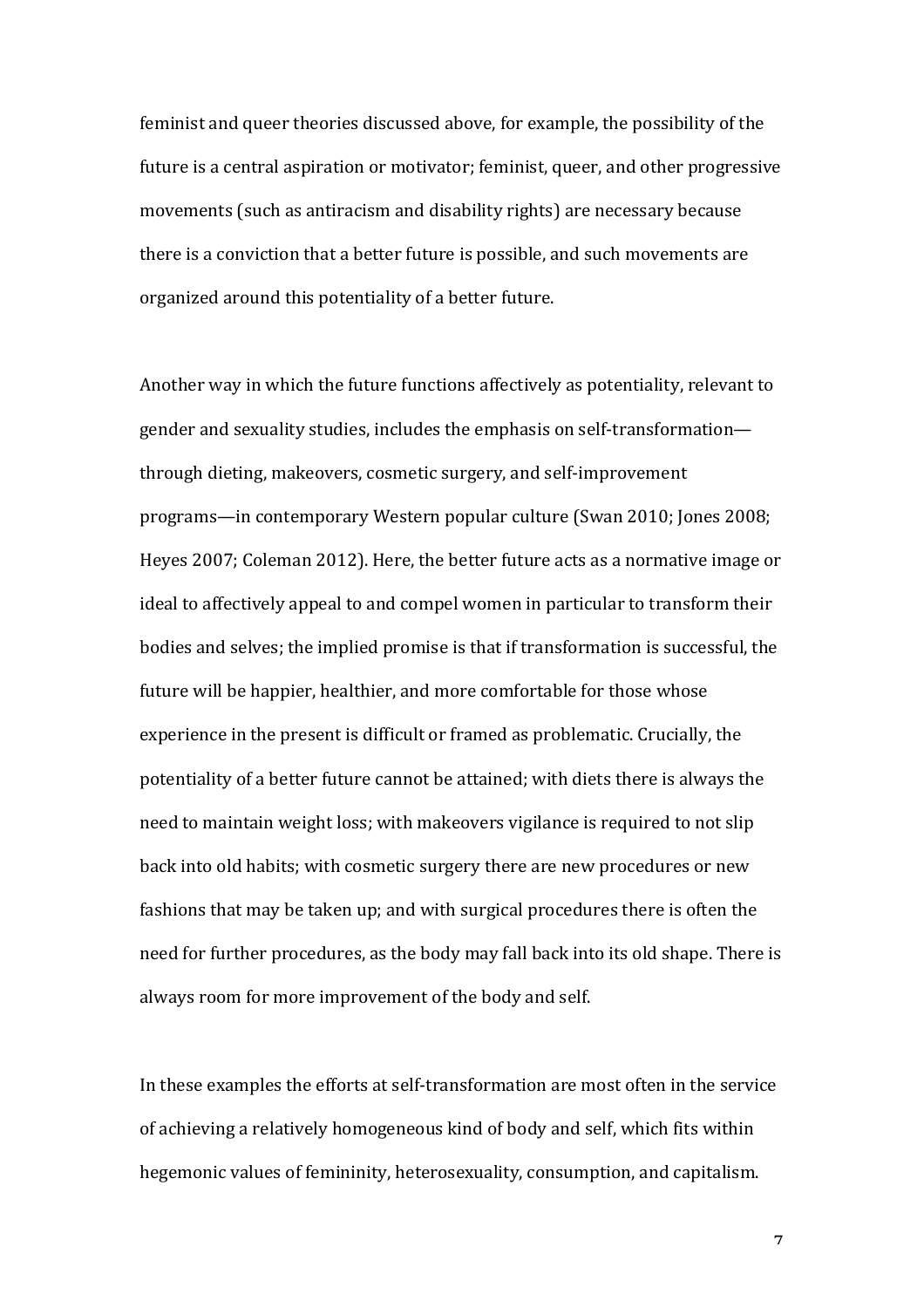Self-transformation, understood in terms of affective futurity, is therefore gendered. In this sense, self-transformation can be understood in terms of social and cultural power. The gendered (and also classed, raced, sexualized, and aged) body necessitates change and transformation: bodies must become better in the future. Power here thus functions as and through potentiality: it concerns not only what is but also what might or what should be. For example, certain bodies are compelled to feel dissatisfied with how they are in the present, and must therefore work toward the promise of a potentially better future. Power also functions as potentiality in that the potential of a better future always exceeds its actualization: the potential of the future can never be attained.

In sum, an understanding of affective futurity as potentiality rests on the idea that, while the future is not-yet, it is also not a time that is completely separate to the present. The future is a potentiality in the present that is aimed or worked toward, even if it may never be reached or achieved. the potentiality of the better future directly determines actions taken in the present: The dieter, for instance, makes ongoing restrictions on the intake and output of calories in order to reach a specific target weight in the future. Feminists and queer theorists take action in the present in an effort to materialize a different and better society in years to come. In these various ways, the potentiality of the future exists in the present.

### **Affective Futurity and Intensity**

As affective, the potentiality of the future exists within the present as a particularly intense feeling or affect. To recall that one of the definitions of affect is a force that registers in the body (and/or the brain), affect may be understood

 $\mathsf{Q}$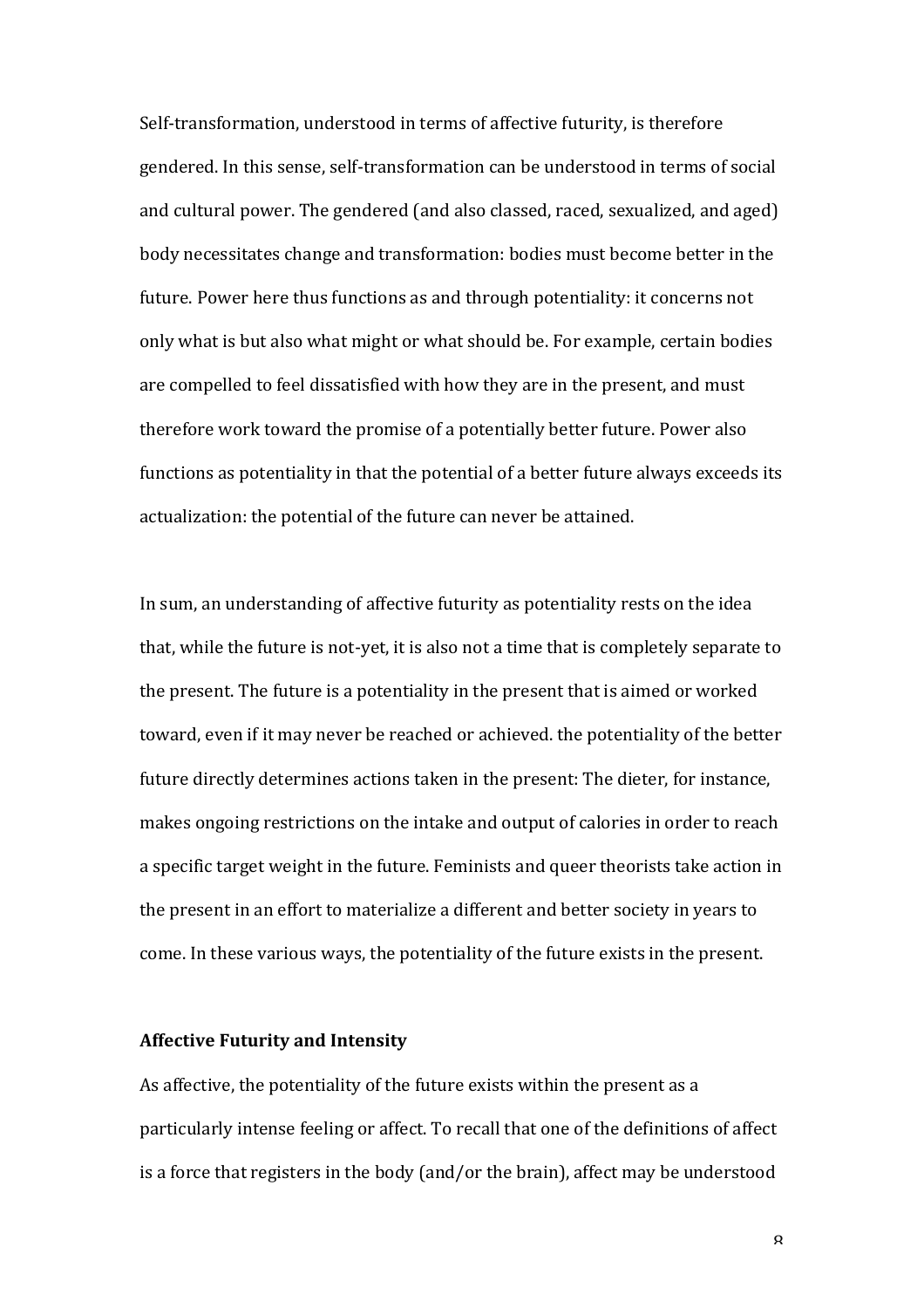as (an) intensity, as an energy, quality, or passion that moves and changes someone or something (see, for example, Massumi 2002). In the terms summarized here, the pull or lure of the possibility of a better future can be understood as an intensity. Affective futurity is an intensity that is felt as the desire to transform and change the body, the self, the social world—or all of these.

Potentiality and intensity indicate conflictual states. On the one hand, the intensity of the potential for a better future might stimulate those interested in creating a different social world and so to commit to feminist, queer, and antiracist movements, for example. *Better* for those activists or theorists could mean that their work interferes in the reproduction of oppressive power relations and helps to create a society that is open to diversity and multiplicity. On the other hand, as forms of power, social categories, inequalities, and differences of gender, sexuality, race, age, and ability may be re-made through potentiality and intensity. This is the case in the examples of self-transformation provided above, where the promise of a better future reinforces rather than challenges the status quo. From the perspective of affective futurity, power works not (only) through external forms of coercion such as rules, regulations, and discipline but (also) through intensity; it also works through affect and materiality, where bodies feel particular things and act on them—for instance, a desire to be slimmer or healthier prompts a regimen of dieting or exercise. The point here is that affective futurity involves multiplicity and contradictions. This descriptive chapter is not concerned with deciding whether affective futurity is good or bad, positive or negative, but rather it explicates some of what affective futurity

 $\mathbf Q$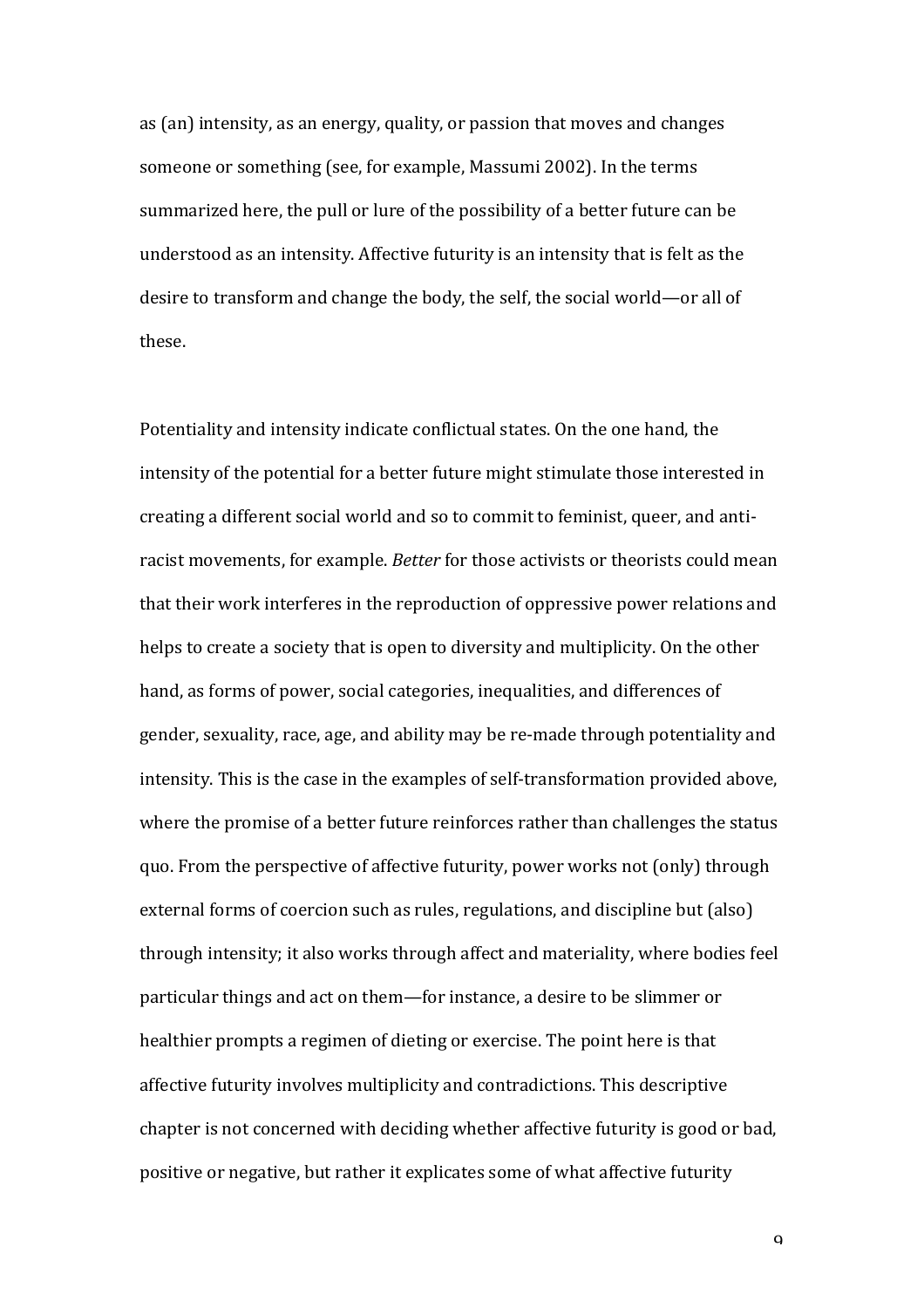*does*—that is, the chapter describes how the affectivity of the future organizes social and theoretical movements as well as particular kinds of bodies and selves.

## Anticipating and Preempting the Future

Anticipation and preemption are two specific modes of orienting toward and feeling the future that are especially salient to understanding contemporary Western power relations and how they work temporally.

#### *Anticipation*

According to feminist theorists of science and technology Vincanne Adams, Michelle Murphy, and Adele E. Clarke, anticipation is a "defining quality" of Western societies (2009, 247). For these authors, anticipation "now names a particularly self-evident futurism in which our presents are necessarily understood as contingent upon an ever-changing astral future that may or may not be known for certain, but still must be acted on" (2009, 247). What they mean by this is that anticipation involves the present being directed toward a "contingent" and "ever-changing" future. While what may happen in the future is uncertain—it is a potentiality—it nevertheless "must be acted on"; events that may or may not happen in the future come to shape the present. Moreover—and importantly for the focus of this chapter—the authors note that anticipation defined in such terms is an affective state:

Anticipation is the palpable effect of the speculative future on the present.... As an affective state, anticipation is not just a reaction, but a

 $1<sub>0</sub>$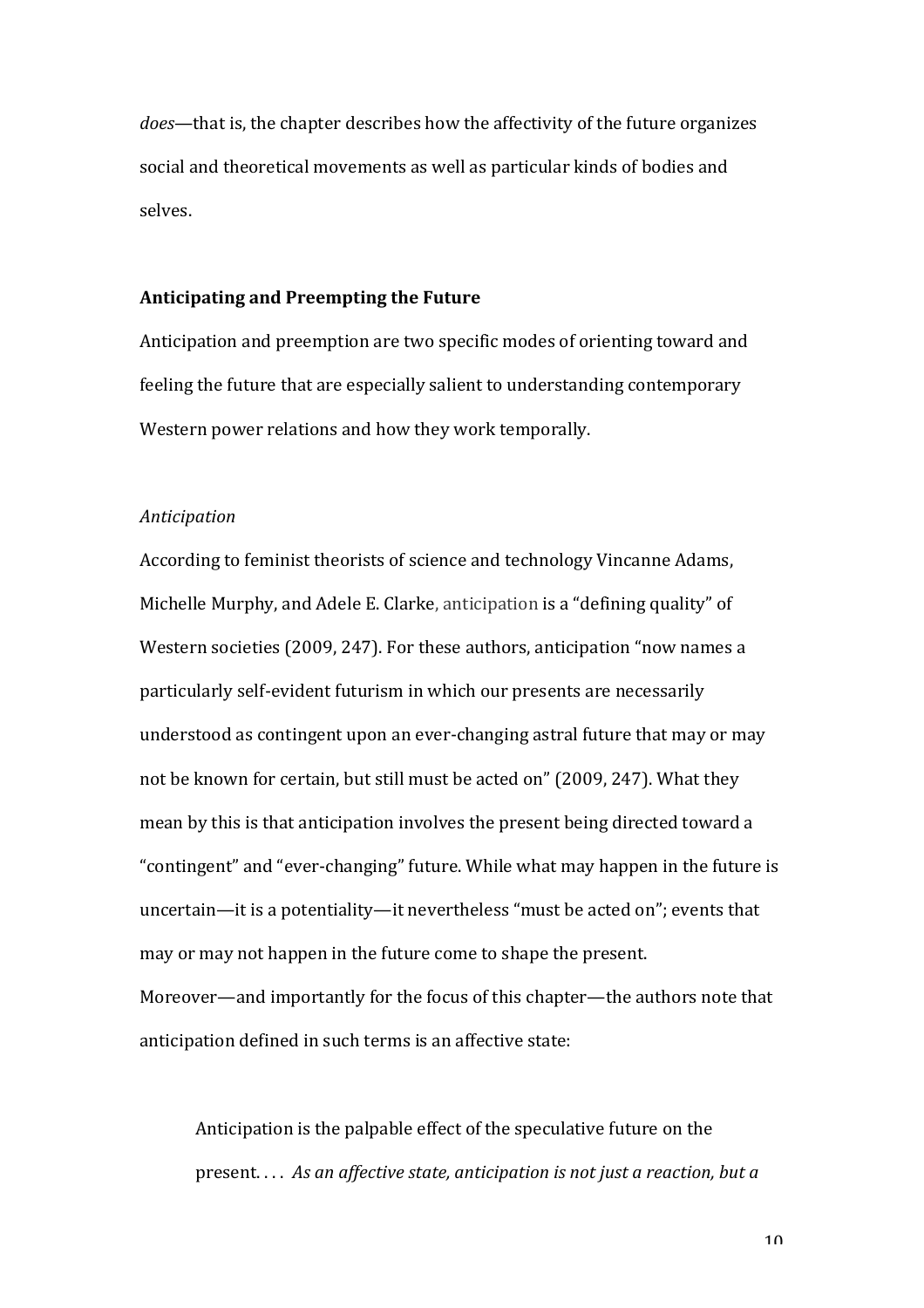*way* of *actively* orienting oneself temporally. Anticipation is a regime of being in time, in which one inhabits time out of place as the future.  $(2009, 247,$  original emphasis)

Adams, Murphy, and Clarke go on to explain anticipation as "palpable." The potentiality of the future is felt as an affective intensity. What the affective state of anticipation involves is a temporal orientation to the future "as if the future is what matters most. Anticipatory modes enable the production of possible futures that are *lived* and *felt* as inevitable in the present" (2009, 248, original emphasis).

The authors focus on some examples of anticipation within biomedical practices that involve girls in particular. They discuss how practices concerned with reducing breast cancer or human papilloma virus (HPV) infections (which in a minority of cases can turn into cervical cancer) increasingly focus on prevention in prepubescent and teenage girlhood. These include studies that attempt to reduce environmental exposures in the home—such as chemicals in cleaning products, cosmetics, furniture, and food—that may (and may not) increase the potential risk of developing breast cancer; they also discuss the promotion of a vaccine against HPV infection that requires administration prior to a girl being sexually active. Such examples, they argue, indicate a "management of the future within anticipatory regimes" that "requires projecting ever further back into younger years, positing the future as urgent in ever earlier moments of organismic development. Anticipation thus reterritorializes and expands the domains and sites—not only in space, but also in time—that are called into the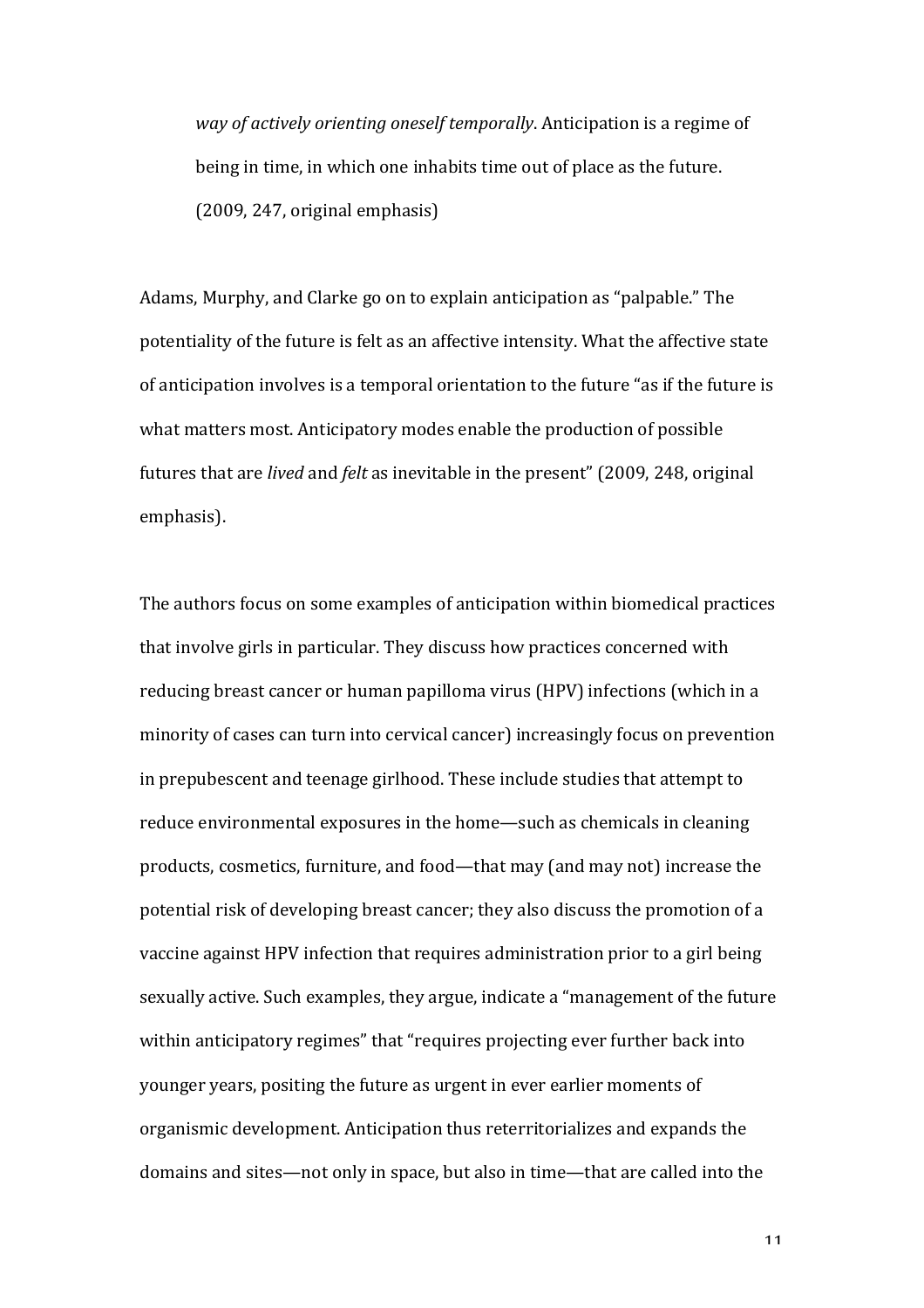### future" (2009, 253).

In other words, in these examples, the future extends or spreads back in time. The future is expanded from the not-yet to "ever earlier" points in time that become crucial to act on. The potential of developing breast or cervical cancer as a result of HPV infection in adulthood is projected "ever further back into younger years" so that whether or not these diseases will manifest, girls are required to be implicated in preventative measures. With these examples, the important point for discussion is not about whether or not these preventative measures are good or bad—efforts to prevent breast or cervical cancer are arguably worthwhile. Rather, the point is that anticipatory regimes have become increasingly prevalent, and these regimes draw in some bodies more than others; in the cases of breast and cervical cancer, girlhood is seen as particularly significant to bring into the "domains and sites" of the future. To return to how power may function through affective futurity, this is significant because the gendered body is enrolled in such schemes.

#### *Preemption*

Like anticipation, preemption is a regime that involves orientation toward the future. The distinction between anticipation and preemption rests on whether or not temporality is conceived as linear. Adams, Murphy, and Clarke argue that anticipation often operates through prevention, as discussed in the examples regarding female health. Cultural theorist of affect Brian Massumi (1956–) argues that prevention is underpinned by a linear temporality; it is rooted in the present and seeks to prevent an event (such as cancer) happening in the future.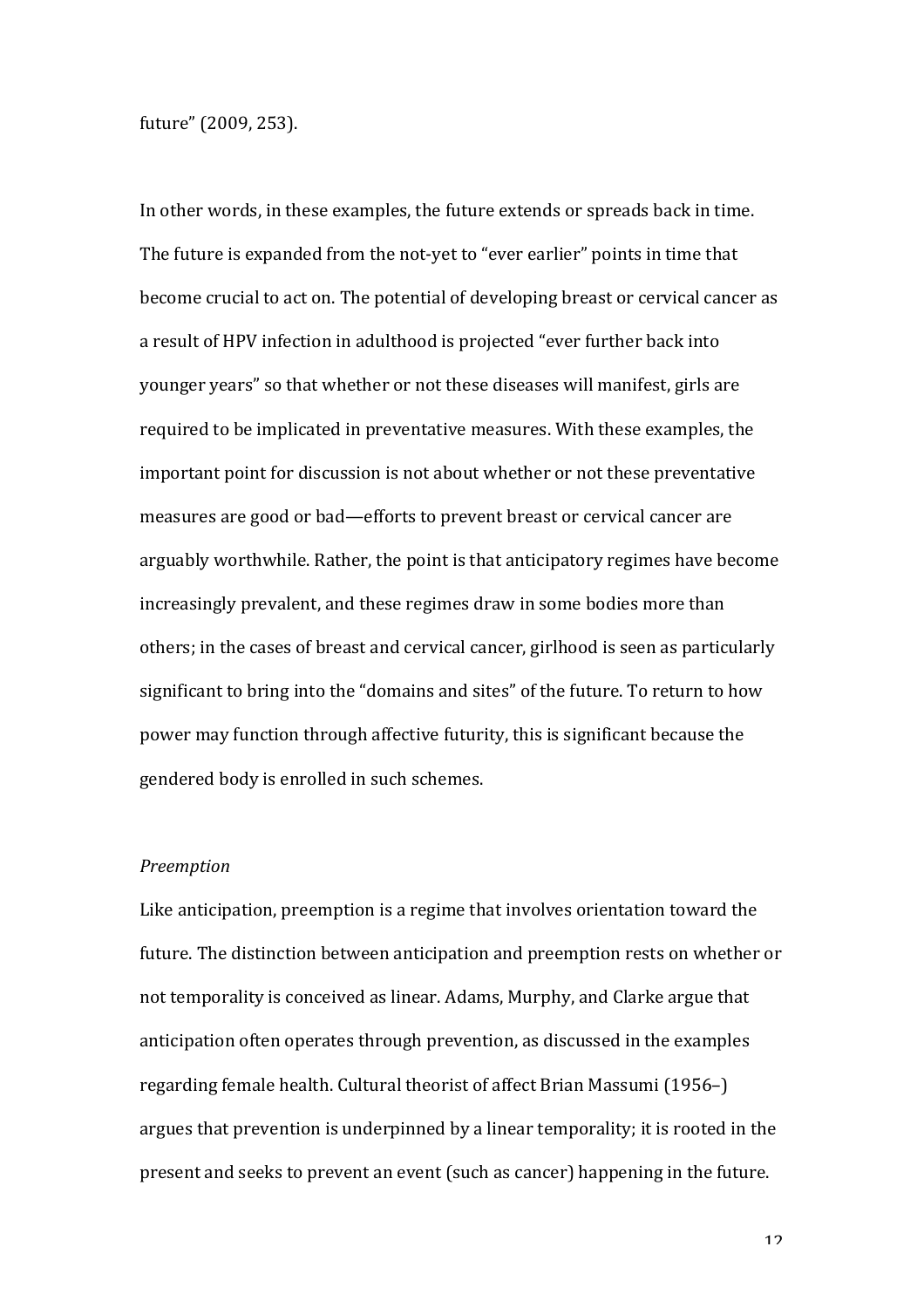Massumi suggests that linear temporality is disrupted through preemption; preemption, he writes,

does not prevent, it effects. It induces the event, *in effect*. Rather than acting in the present to avoid an occurrence in the future, preemption brings the future into the present. It makes the present the future consequences of an eventuality that may or may not occur, indifferent to its actual occurrence. The event's consequences precede it, as if it had already occurred. (2005, 8)

In Massumi's conception here, a preemptive measure in the present may or may not result in preventing an event in the future, but the action ensures that the future is brought into the present. Whether or not an event has occurred or will occur, with preemptive regimes, it is "as if" the event "had already occurred"; the event is induced, according to Massumi—or brought into being, or actualized in its effect. The important point is that while anticipation aims to prevent something happening in the future, with preemption, the future is brought into the present. Hence, time is not understood to progress in a linear fashion (from past to present to future) but is scrambled.

One of the examples that Massumi explores to develop this idea of preemption is the fear of the threat of future terrorist attacks that was generated in the United States and other parts of the Western world following the September 11, 2001, attacks by al-Qaeda using US planes. Massumi argues that "threat triggers fear. The fear is of disruption. The fear *is* disruption" (2005, 3)—or in other words,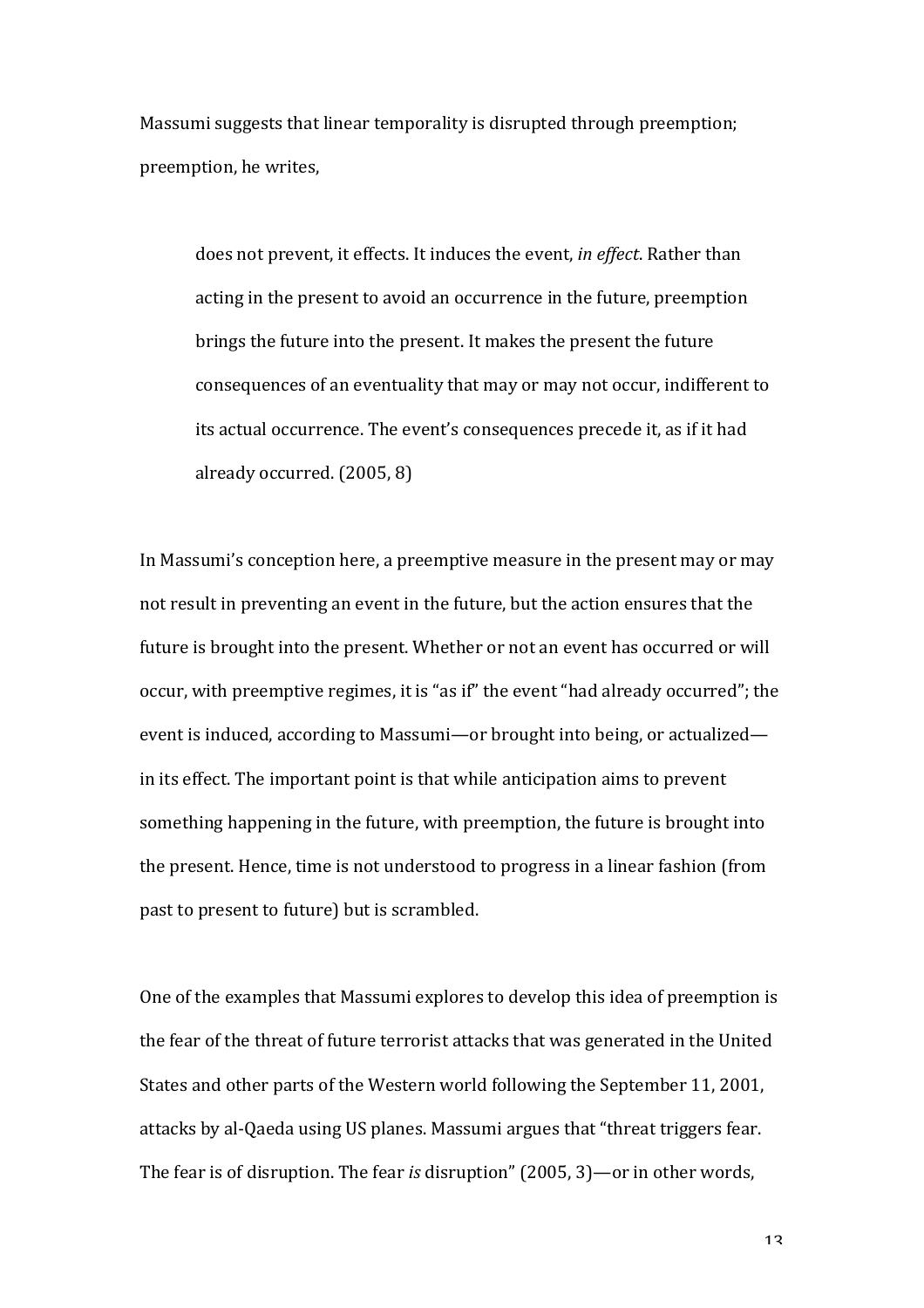the threat of future terrorist attacks on the United States triggers fear of disruption, and, as an affective state, fear of disruption becomes disruptive itself. The effects of a possible future attack come to be felt in and as the present, as if the possible future attack had already taken place.

A further example of a preemptive logic is the threat of an obesity crisis in the future. In the United Kingdom, this has led to a government-funded study on the risks to both individual people and to the nation's economy and the creation of a public health campaign, Change4Life, that through encouraging exercise and healthy eating, aims to halt rising obesity levels. Although the campaign, which began in 2009, is described by the Department of Health (2010, 13) as preventative, it can be better understood as preemptive in its widespread attempts to encourage people to become healthier now. In its television advertising, for example, the campaign urged viewers into immediate action: "60 active minutes. Just one of the ways to change for life. Search Change4Life or call 0300 123 4567 for your free info pack. Now." A coordinated campaign called Start4Life, aimed at pregnant women and new mothers, instructed with equal urgency: "It's never too early to get your baby on the right path to a healthy and happy future. Get started now!" (Change4Life website, 2011).

To take up Massumi's terms, whether or not an obesity crisis occurs in the future, the crisis is brought into the present, so that the effects of a potential future event precede it: in order to tackle an impending obesity crisis, it is necessary to act "now!" The concept of affective futurity is further illustrated in the way the campaign takes up the threat of a future obesity crisis and reframes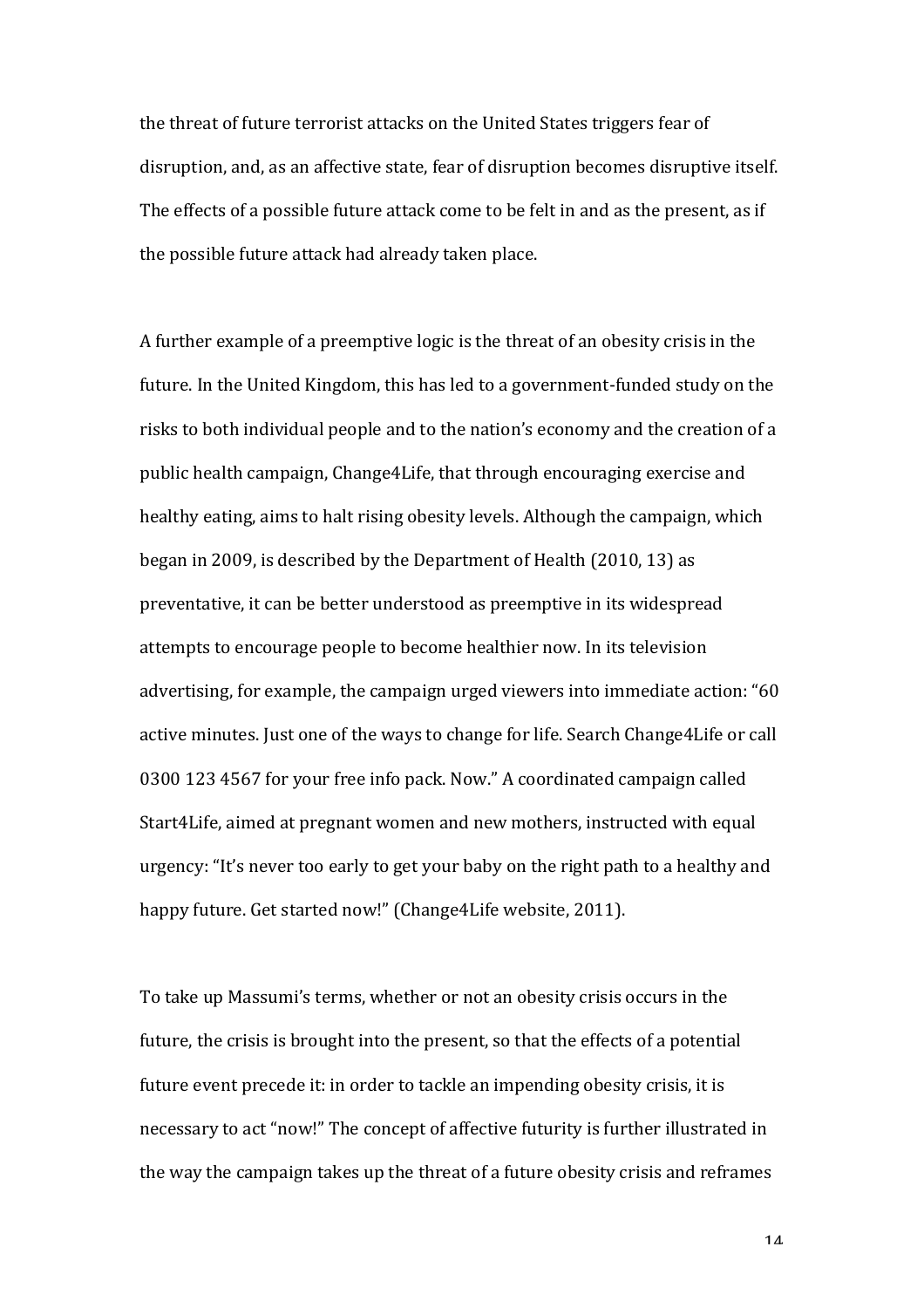a dystopian future as one that could be better. One of the Change4Life television advertisements ends by saying that if we eat better and move more, we could "all live ... happily, not exactly ever after, but more ever after than we had done." Here, the preemption of the future is framed in terms of affect: it is happy, and thus a felt intensity; it is potential, in that it is not yet actualized; and it operates as a regime of power, in that it is a government-funded campaign into which bodies framed as obese or overweight are enrolled.

### *Anticipation, Preemption, and Power*

According to Adams, Murphy, and Clarke, anticipation creates "an ethicized state of being":

Being ready for, being poised awaiting the predicted inevitable keeps one in a perpetual ethicized state of imperfect knowing that must always be attended to, modified, updated. The obligation to "stay informed" about possible futures has become mandatory for good citizenship and morality, engendering alertness and vigilance as normative affective states. (2009, 254)

The preemptive logic that organizes the Change4Life campaign may also be understood to bring about what Adams, Murphy, and Clarke call "normative" affective states" (2009, 254)—that is, identities and embodiments that adhere to the norm. For example, while the government report that engendered the campaign states that obesity occurs across social categories of class, race, age, and gender and that it is the outcome of complex social and environmental issues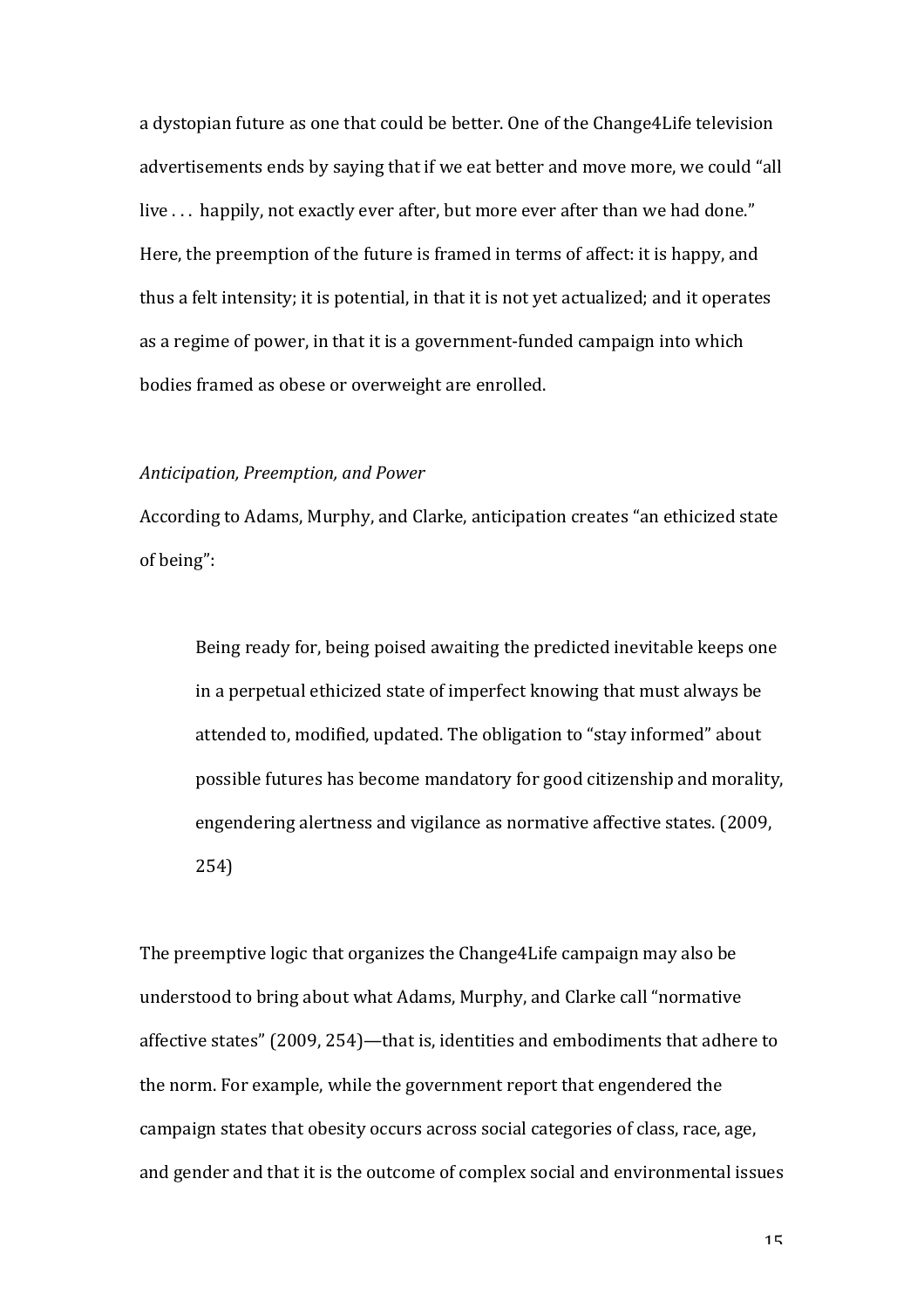(rather than a failure of individual willpower), the campaign targets a number of social groups in particular. Mothers (who are positioned as responsible for the health of their family) and children are especially addressed (Evans, Colls, and Hörschelmann 2011). The program also targets ethnic minorities, for whom a customized campaign was commissioned from a specialist marketing agency. For these groups, then, the Change4Life campaign takes on a specific salience, as it requires particular people to feel and live out the affective state of a future threat being brought into the present. It is these groups who are expected—for themselves and/or for others—to feel the threat of an obese future and the lure of a better (healthier, happier, longer-lasting) future as an affective intensity. To return to the significance of self-transformation introduced above, it is these groups who feel transformation as a requirement or imperative. Specific people and groups feel and live out anticipatory or preemptive regimes, and difference and inequality are therefore made and remade. Power thus works through the pull of affective futurity.

#### **Hope for and Optimism about the Future?**

With anticipatory and preemptive regimes, alertness to, and vigilance about the future become normative affective states. If the potentiality and intensity of the future is a "defining quality" (Adams, Murphy, and Clarke 2009, 247) of industrialized and progress-oriented Western societies, other affective states might also be identified, including optimism and hope. Optimism and hope are of a register similar to anticipation and preemption; they operate as modes or regimes of feeling and orienting around the future, through which more specific affects, emotions, and feelings (such as alertness and vigilance) are generated.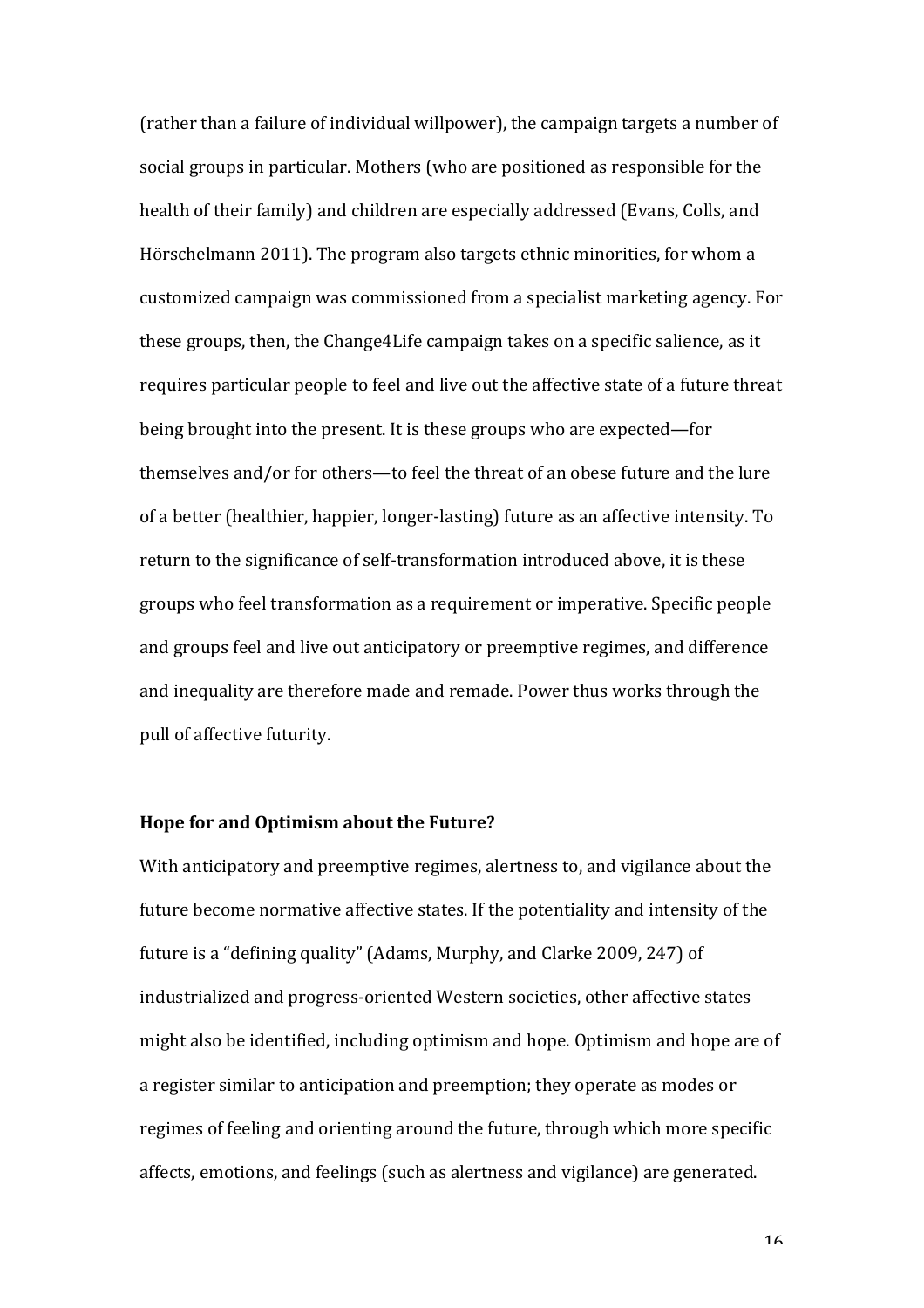# *(Cruel) Optimism*

As discussed above, one way in which the future is affective is through the image or ideal that it will be better. In this way, the future is imagined and oriented around optimistically. Optimism is usually regarded as a positive or affirmative affect; however, feminist and queer cultural theorist Lauren Berlant (1957–) suggests that an attachment to the idea that the future can and will be better also functions cruelly. Berlant explores how "tender fantasies of a better good life"  $(2008, 1)$  permeate cultural forms such as novels and films, as well as neoliberal political discourse (which suggests that achieving a better future is the goal of successful citizenship and is the responsibility of each individual) and everyday practices (including practices of self-transformation). She argues that these "tender fantasies" foster "good intention," which "produces an orientation toward agency that is focused on ongoing adaption, adjustment, improvisation, and developing wiles for surviving, thriving, and transcending the world as it presents itself" (2008, 2). But the world "as it presents itself" in contemporary capitalism is for many people difficult and thus the desire for or fantasy of a better life requires constant self-improvement—a process that Berlant labels "cruel optimism," in a 2011 book-length study of the adaptations people make to pursue this better life.

The concept of cruel optimism has at its heart a paradox. In one sense, the fantasy that a better future is possible "provides something of the continuity of the subject's sense of what it means to keep on living on and to look forward to being in the world" (Berlant 2011, 24). The difficult present is made bearable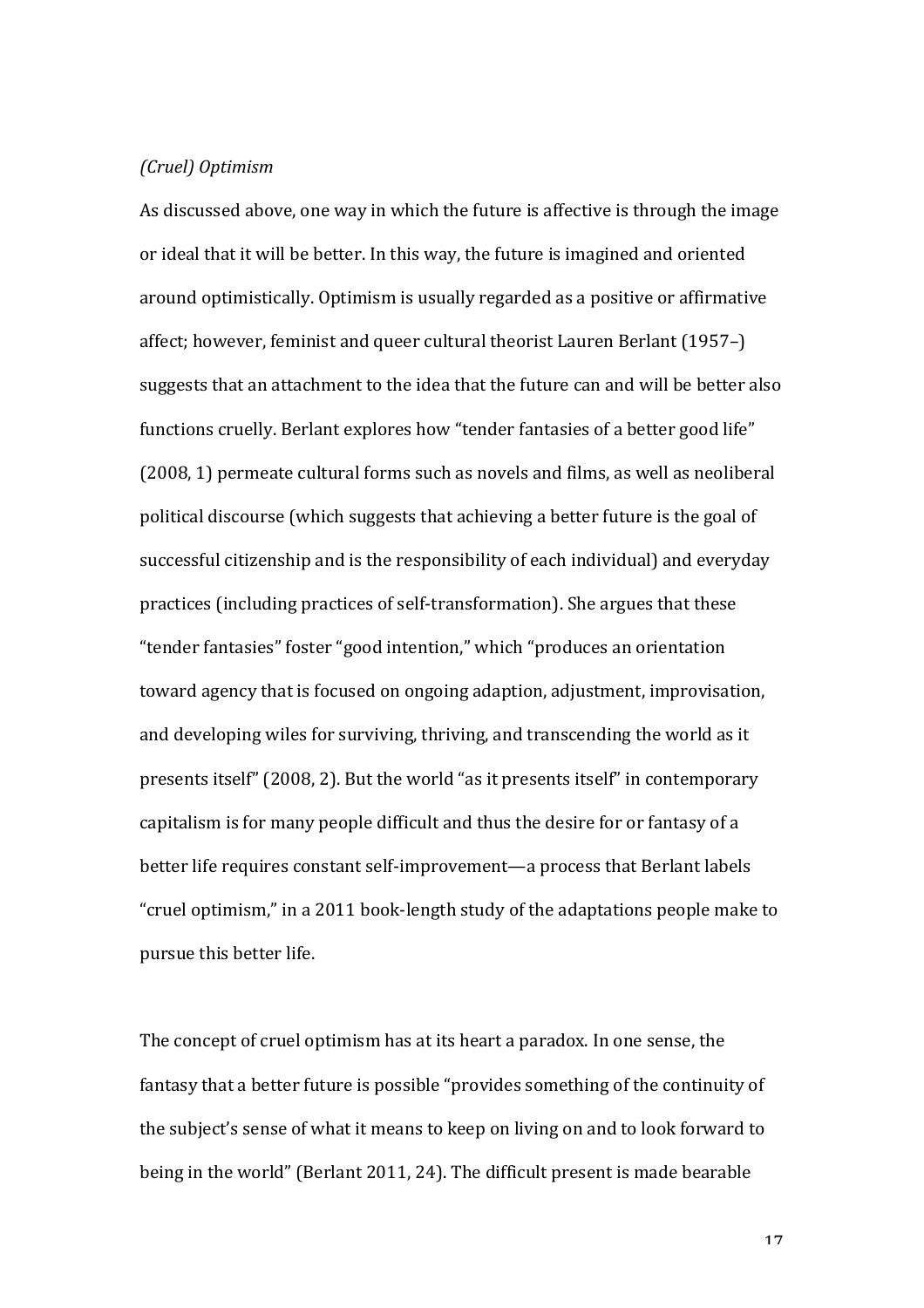precisely though the fantasies of a better future. Optimism makes "living on" possible. At the same time, attachments to the ideal of a better future are cruel in that "the subjects who have *x* in their lives might not well endure the loss of their object/scene of desire, even though its presence threatens their well-being" (2011, 24, original emphasis). That is, the fantasy of a better future (the  $x$  of the "object/scene of desire") takes on such prominence in a subject's life that if it were removed or destroyed, it would damage that subject. While the fantasy keeps subjects going, it is cruel in that it ties them to a "significantly problematic object" and hence "threatens their well-being" (2011, 24).

Berlant explicates the concept of cruel optimism by looking at the modern experience of food, eating, and obesity. She suggests that the rise in levels of obesity has occurred as "ordinary people" find themselves responding to or immersed in the demands of contemporary capitalism, which involves "speed-up at work" (2011, 116), constant and ongoing self-transformation and selfimprovement projects, and "time organized by the near future of the paying of bills and the management of children" (2011, 116). In such a situation, where the future bears down on and comes to be felt in the present, "food is one of the few spaces of controllable, reliable pleasure people have" (2011, 115): eating (and its preparation and sharing) provides "ordinary and repeatable scenes of happiness, if not health" (2011, 116). Whereas the Change 4 Life campaign works through a notion of a better future, Berlant argues that "eating adds up to something, many things: maybe the good life, but usually a sense of well-being that spreads out for a moment, not a projection toward a future" (2011, 117).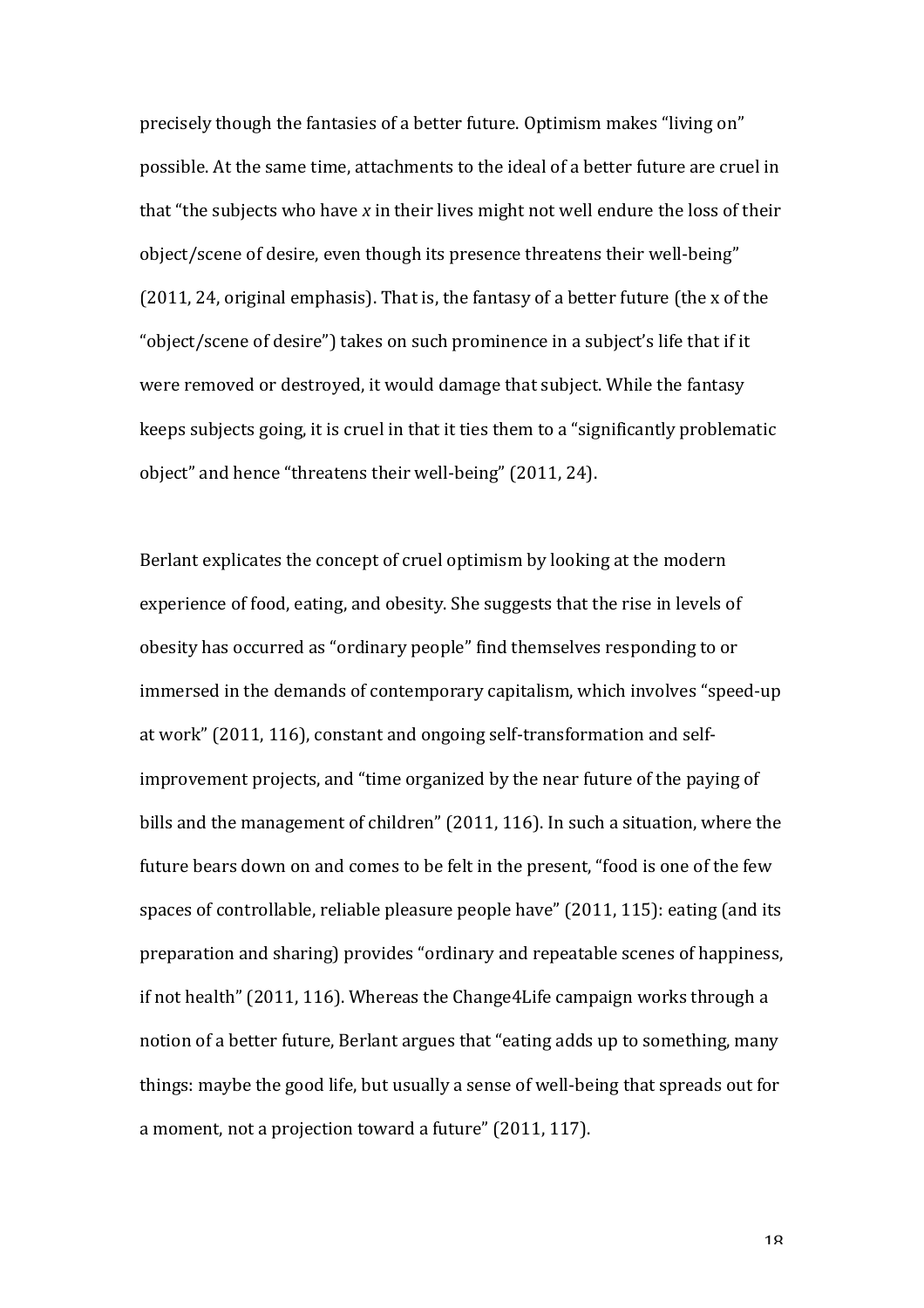This sense of "well-being that spreads out for a moment" is a helpful way of understanding both the rise in numbers of people who are categorized as obese and the recidivism rates of dieting, where the vast majority of diets fail and individuals begin them again and again. If the future is increasingly felt and/or brought into the present through preemptive regimes, eating as conceived by Berlant is a means of being in the present, an "interruption" (2011, 115) or "small vacation" (2011, 116) from "the body or life [as a] project" (2011, 116) that must be worked on in order to achieve a better future. However, Berlant again notes the paradoxical character of cruel optimism; when eating is focused on pleasure in the present, "there is less of a future when one eats without an orientation toward it" (2011, 117). In other words, eating for pleasure in the present may result in a less healthy and lengthy future.

Through her concept of cruel optimism, Berlant seeks to focus attention on the present rather than the future. She is critical of theories that emphasize futurity because they "enable a concept of the *later* to suspend questions about the cruelty of the *now*" (2011, 28, original emphases), and she explains her concept of cruel optimism as a politics of presentism that disrupts the understanding of political activism and social change necessarily being organized around the future. Here, Berlant is drawing attention not so much to the theories of anticipation and preemption that are discussed above (these theories approach futurity in a critical fashion and are interested in how anticipation and preemption can operate as a form of power); rather, she is pointing to how, as also discussed above, counternormative politics such as feminist and queer movements often focus disproportionately on the future. She sees this emphasis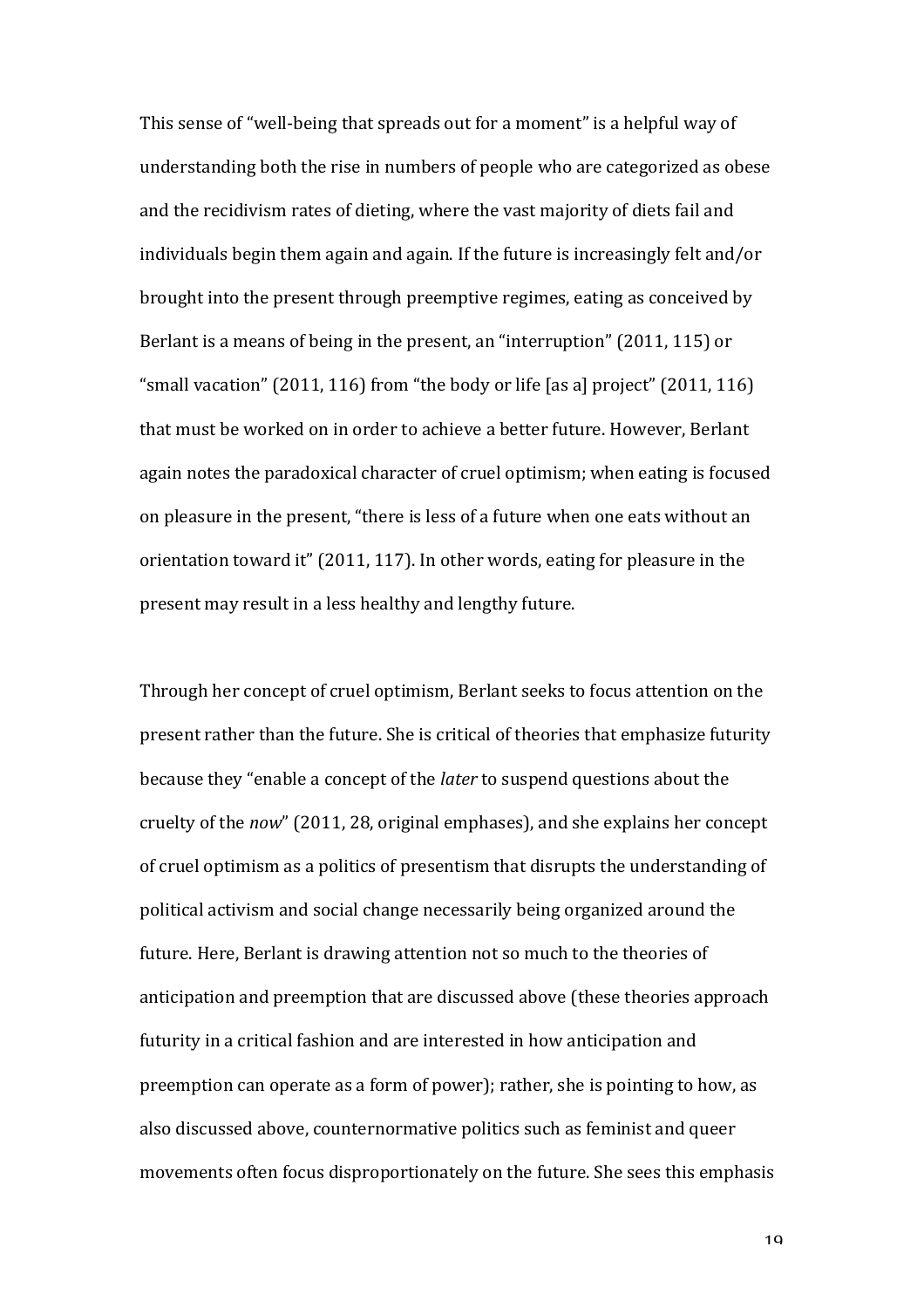on futurity as problematic because it distracts attention away from the cruelty of the present toward a "*later*" or not-yet. Far from seeing optimism as being a positive version of or orientation to the future, then, Berlant draws attention to the complex and contradictory affectivity of optimism—to how it both sustains and damages living in and with capitalism.

Such a project of thinking critically about a seemingly positive emotion can also be seen in black feminist cultural theorist Sara Ahmed's 2010 book, *The Promise of Happiness*, in which she looks at happiness as an emotion that reproduces normative values. For example, to be happy, one must adhere to heteronormative ways of living (for example, being heterosexual and belonging to one or the other sides of a gender binary). Such an argument also questions the authenticity of affect: for example, for Ahmed, the feeling of happiness is culturally produced and thus may not be "true" or "real." Indeed, Ahmed proposes the feminist killjoy as a figure and activity whereby feminists and queers point out, disturb, and change how happiness becomes a norm.

### *Hope*

In developing her concept of cruel optimism, Berlant makes a distinction between optimism, which is capable of focusing on the present, and hope, which she sees as a passive patience for the arrival of some better future (2011, 13). A similar distinction is also made by queer theorist Michael D. Snediker (2009), who sees hope as a faith in the better future, whereas optimism has a focus on the present. The distinctions made by these authors are part of a wider debate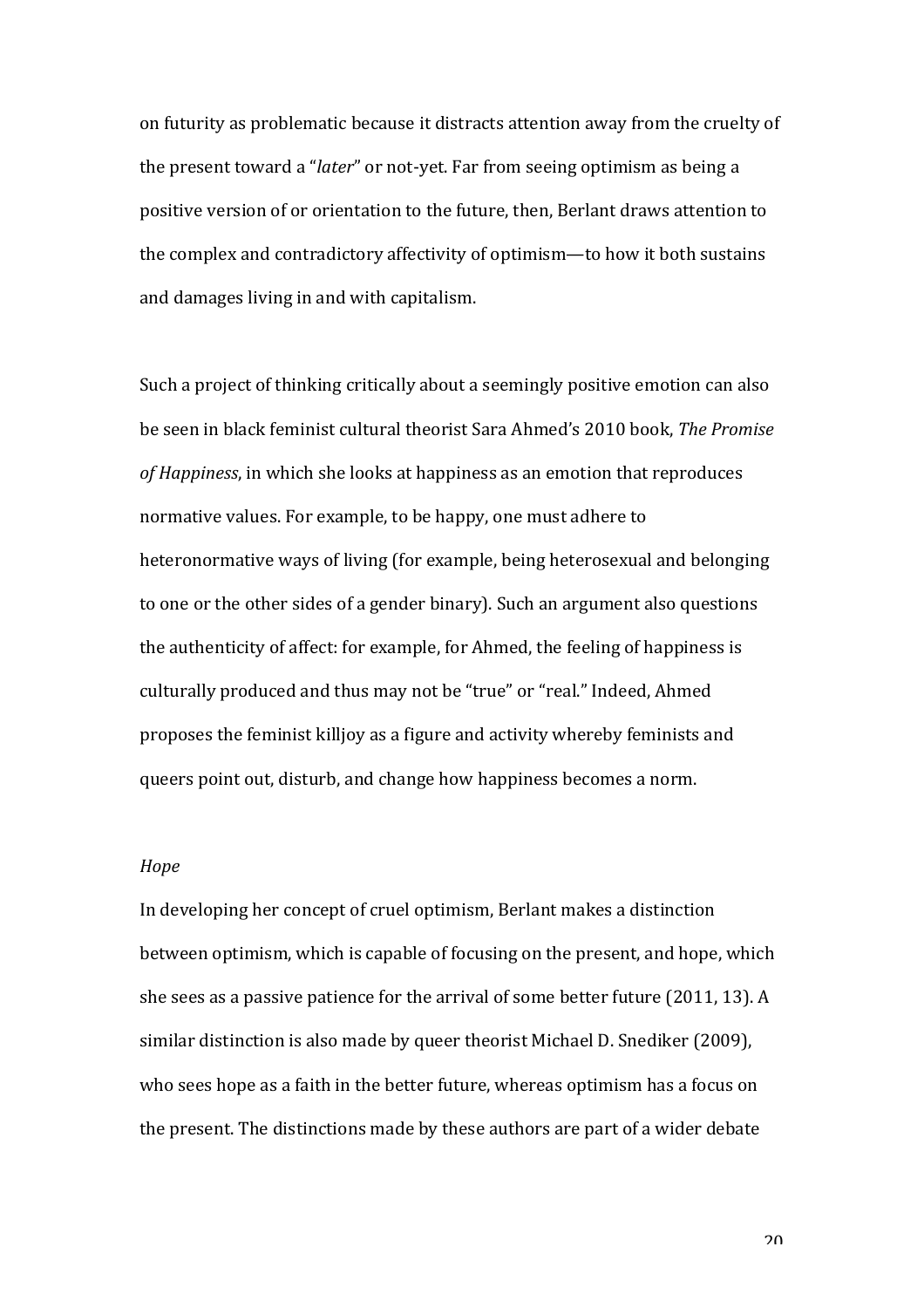about the status of the future in queer theory and how orientations to the future may be understood through optimism, hope, and other affective states. Some queer theorists call for giving up on the future. Perhaps the most wellknown exponent of this position is Lee Edelman (1953–), who in his polemical book *No Future: Queer Theory and the Death Drive* (2004) argues that the future is collapsed into the figure of the Child: indeed, Edelman argues, the Child comes to constitute "the perpetual horizon of every acknowledged politics, the fantasmatic beneficiary of every political intervention" (2004, 3). In other words, politics is framed in terms of what is in the interest of the future generation (see also Stockton 2009). Edelman's focus is on American politics (for example, speeches and policies) and popular culture, and in this context he uses the figure of the Child as a representation and a rhetorical symbol; his argument does not focus on "real" children. However, feminist theorists Erica Burman and Jackie Stacey (2010) contend that this distinction between "real" children and the figure of the Child is difficult to maintain, as representations and rhetoric cannot be easily separated from "real life" but are instead involved in constituting it.

Edelman's specific interest is in interrogating the heteronormative assumption this collapse of the future into the figure of the Child both rests on and reproduces. He argues that the consequence of the Child being the "perpetual horizon" of political intervention is what he terms "reproductive futurism"; an understanding of the future as reproduced by and for the Child. Because it rests on this figure of the Child, reproductive futurism "preserv[es] in the process the absolute privilege of heteronormativity by rendering unthinkable, by casting outside the political domain, the possibility of a queer resistance to this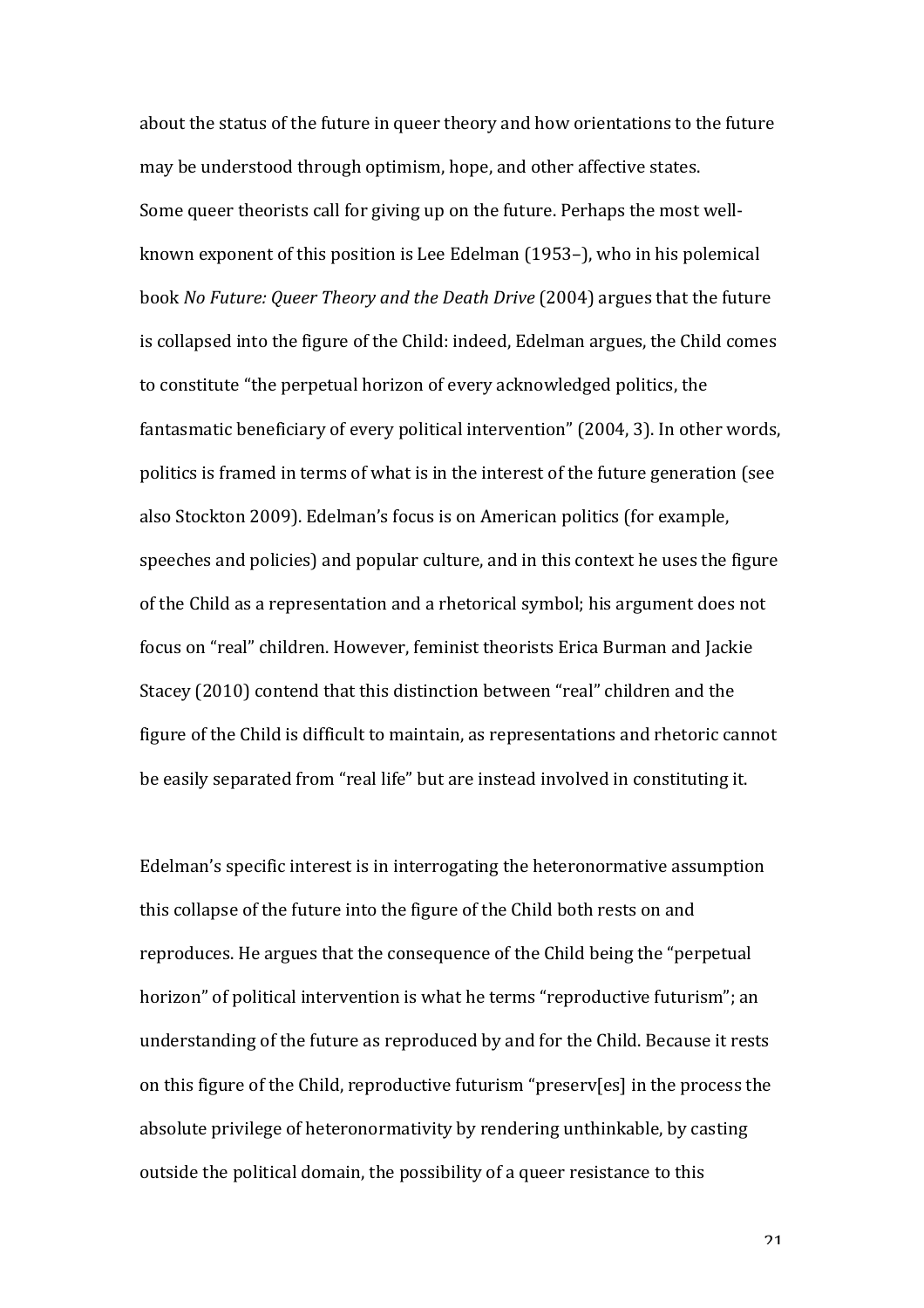organizing principle of communal relations" (2004, 2). The Child comes to stand for "our way of life"—a straight way of life. For Edelman, then, reproductive futurism is heteronormative, and queerness is placed outside the realm of reproductive futurism: queerness is rendered as having "no future." Edelman's suggestion for how those who are marked as queer should deal with the situation of having "no future" is not to turn to liberal arguments that demand more rights for queer people; he does not propose an expansion of reproductive futurism so that everyone has equal access to it. Rather, he argues that queers should not only accept but embrace the "ascription of negativity to the queer" (2004, 4). Queer theory should refuse the future, "assert itself instead *against* futurity, *against* its propagation" (2004, 33, original emphasis). It should take up the negativity of being outside "generational succession, [linear] temporality, and narrative sequence" (2004, 60). It should embrace its lack of futurity in order to become properly queer.

Another queer theorist, José Esteban Muñoz (2009), takes issue with Edelman's argument for rejecting futurity because of how that argument is based on accepting or embracing negativity as an exchange for the pleasures of *jouissance*. As a concept that has been developed in French poststructuralist theory, and in psychoanalytic theory in particular, *jouissance* refers to pleasure and enjoyment that works in transgressive and/or excessive ways. This pleasure may emerge through the enjoyment of rights, property, and consumption (of objects, images, and texts), and it also has a sexual dimension, as in the affective pleasure of orgasm. Muñoz's argument is that the "jouissance" that Edelman lays out is classed and raced, so that it is only white, middle-class, urban male queers—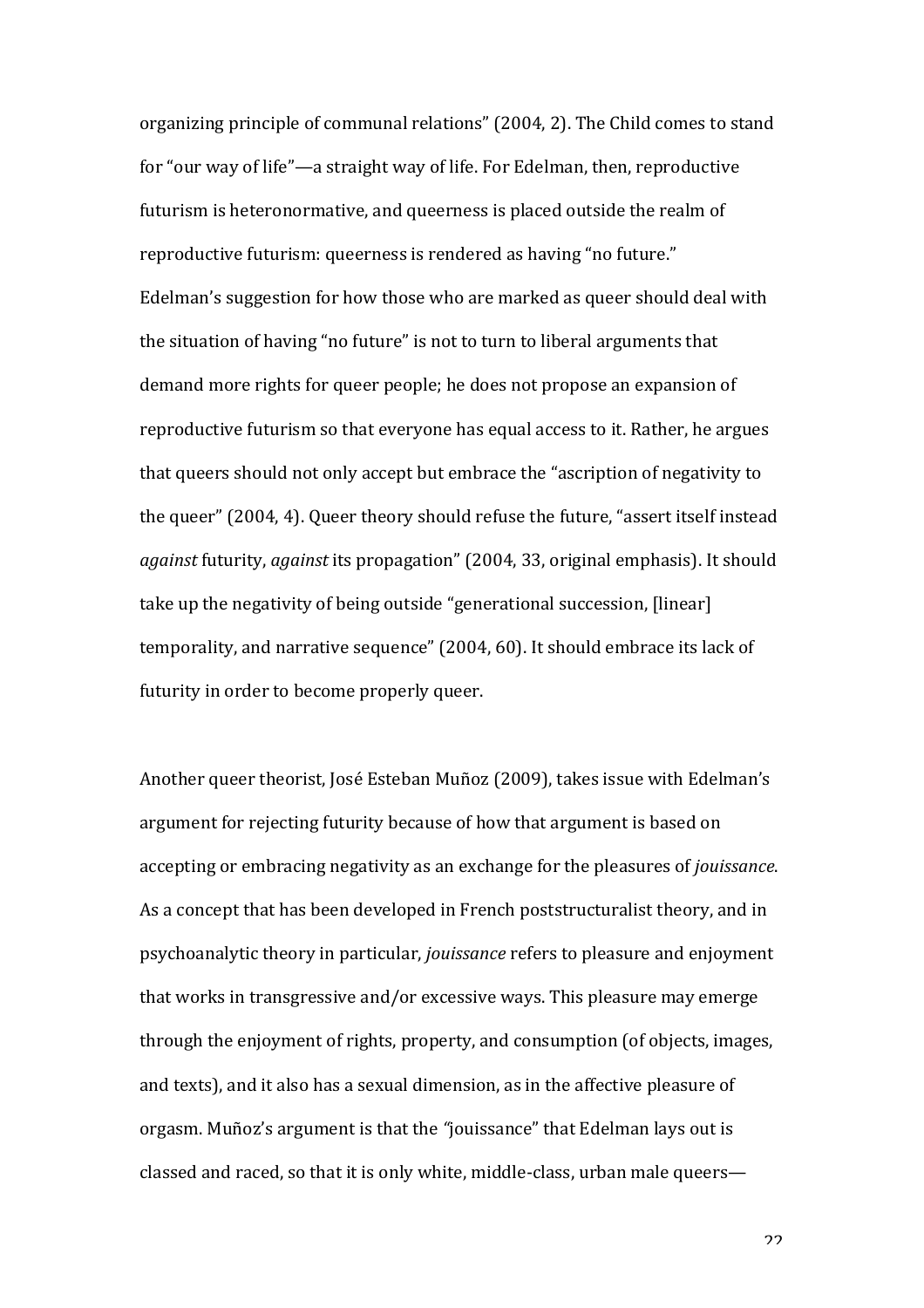those who are able to take advantage of consumer culture—who have access to pleasure. That is, while some may be able to turn away from the future and enjoy the present, the appeal of the future remains important to many other people.

In contrast to Edelman, then, Muñoz argues against rejecting the future and embracing negativity. Instead, he says,

It is important not to hand over futurity to normative white reproductive futurity. That dominant mode of futurity is indeed "winning," but that is all the more reason to call on a utopian political imagination that will enable us to glimpse another time and place: a "not-yet" where queer vouths of color actually get to grow up.  $(2009, 95-96)$ 

Muñoz does not want queer theory to turn away from the future; he sees the future as necessary. As such, he asserts, "The here and now is simply not enough. Queerness should and could be about a desire for another way of being in both the world and time, a desire that resists mandates to accept that which is not enough" (2009, 96).

Edelman's refusal of futurity is at the same time a refusal of hope. Hope, he says, "reproduces the constraining mandate of futurism" through its "insistence of [itself] as affirmation"  $(2004, 4)$ . Hope is, in this sense, characterized as necessarily affirmative and as necessarily a deferral to the (reproductive, successive) future. However, Muñoz offers an alternative understanding of hope: he sees hope as being not necessarily tied to the affirmation of reproductive time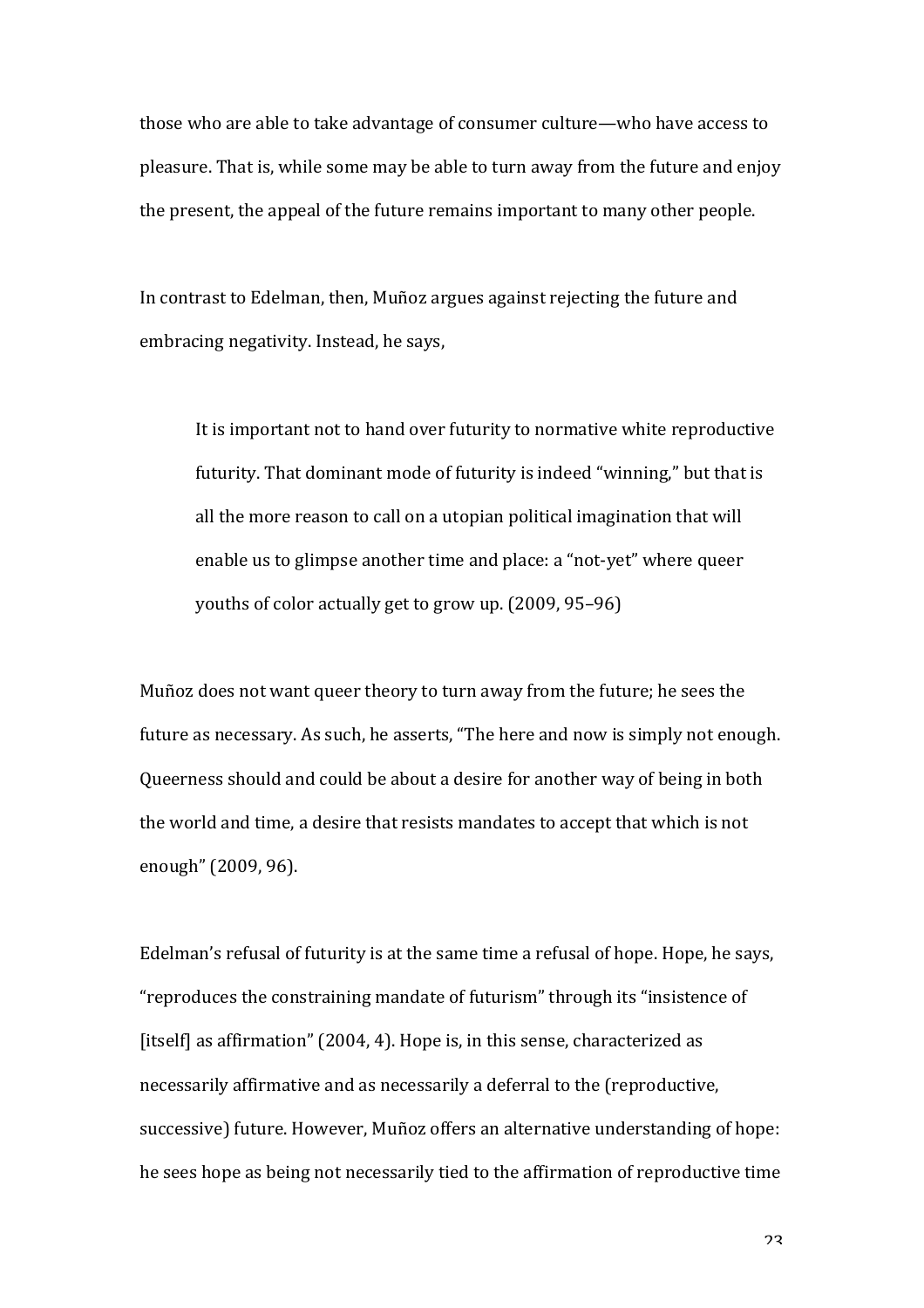but rather being about "an insistence on potentiality or concrete possibility for another world" (2009, 1). Whereas Edelman defines queerness in terms of negativity, Muñoz argues that "queerness is primarily about futurity and hope" (2009, 11). Edelman defines the future in terms of the preservation of heteronormativity, whereas Muñoz takes the position that "queerness is not yet here" (2009, 1).

In arguing that queerness is not yet here, Muñoz is not suggesting that a queer future is some far-off time. Rather, his understanding of futurity is developed through the potentiality of hope. For example, Muñoz explains his concept of hope as an "affective structure  $\dots$  that can be described as anticipatory" (2009, 3). The anticipatory affectivity of hope is Muñoz's means of imagining a time other than the "broken-down" here and now; it is an anticipation that he describes not in terms of a deferral to the future but instead as an illumination or animation: "The anticipatory illumination  $\ldots$  is a kind of potentiality that is open, indeterminate, like the affective contours of hope itself" (2009, 7). Hope here is potentiality: "a certain mode of nonbeing that is eminent, a thing that is present but not actually existing in the present tense" (2009, 9).

Muñoz describes hope-as-potential of as having four interconnected aspects. First, hope as potentiality is an anticipation or illumination. Here, anticipation is not so much a regime of power and governance (as with Adams, Murphy, and Clarke's argument) as it is a spark or flicker that indicates the possibility of another kind of world. Second, as potentiality, hope is open or indeterminate. Hope is an adventure, where the destination is uncertain or unknowable. In this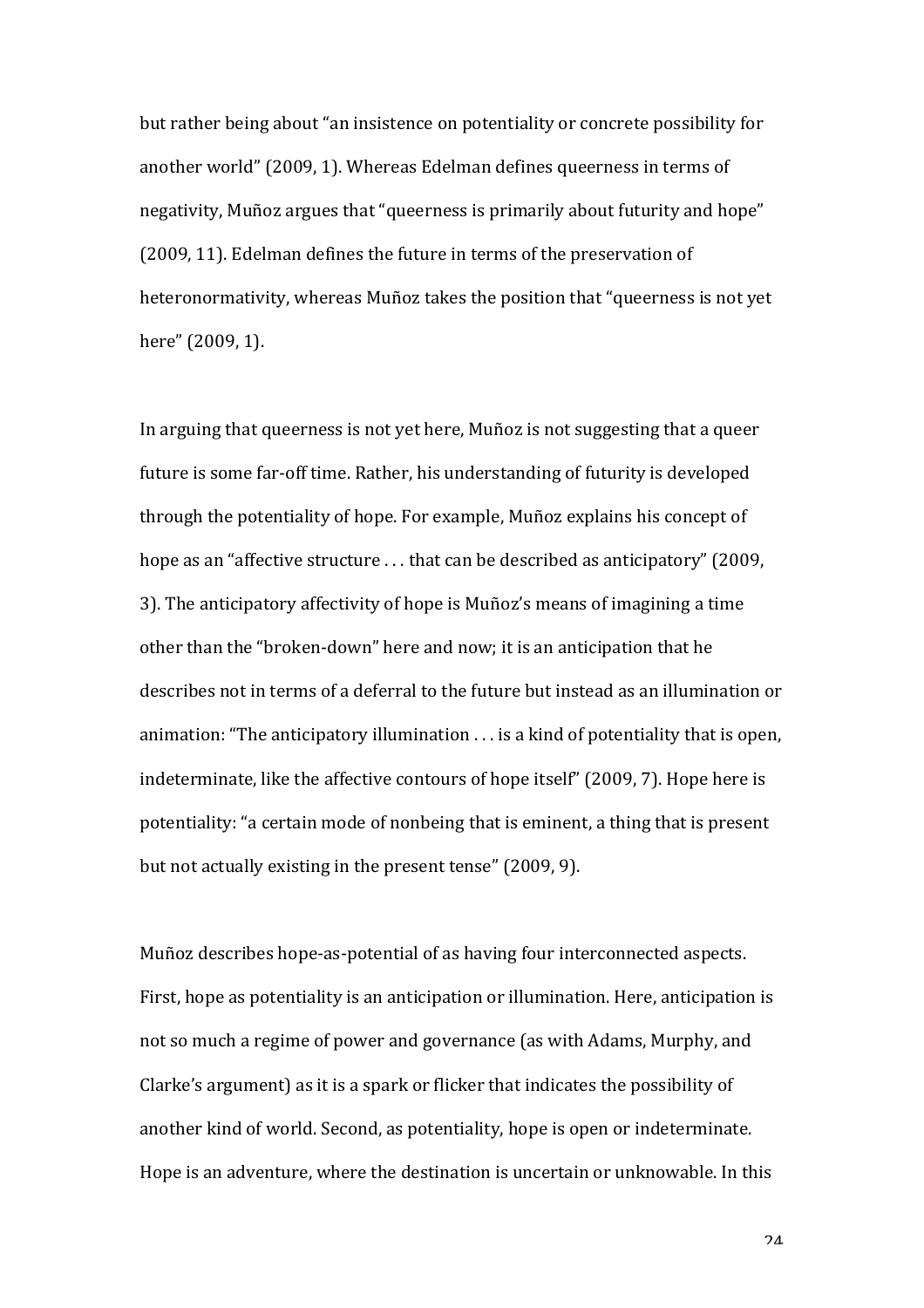sense, hope might be understood in terms of Kathryn Bond Stockton's concept of the "queer child," "growing sideways more than  $up$ " (2009, 37)—that is, it wanders away from normative models and resists linear, progressive temporality. Third, potentiality is affective: it is a feeling. Fourth, this potentiality exists within the present: it is a potential "that is present" (Muñoz 2009, 9) but that is not actual. Taking up these interconnected aspects of hope-as-potential as an anticipation, as open, as affective, and as existing in the present—we can see that hope is not necessarily a deferral, a suspension until later, but rather it is a potential that might be actualized in or from the present.

Such an understanding of hope—not as a rejection of the future, nor as a deferral of the problems of the now to later—can illuminate the relationship between hope and optimism, and it can also clarify the relevance of affective futurity to gender and sexuality studies and to the organization of the contemporary social world more generally. Taken together, hope and optimism might not necessarily be at odds in their focus on the present (optimism) and the future (hope) but might instead both be pointing to the necessity for a conception of temporality as nonlinear and as multiple and diverse. For example, because the modes of anticipation and preemption are so prevalent in contemporary Western societies, the affectivity of contemporary sociocultural life involves the future not as later but as now, as in the present. In this sense, the future is not that which is beyond the present (that is, a time that follows on from the present that must be waited for) but instead is folded into the present. The future is an intensity or potentiality in the present, but affective futurity may be experienced in contradictory or multiple ways. Feminist and queer theory must remain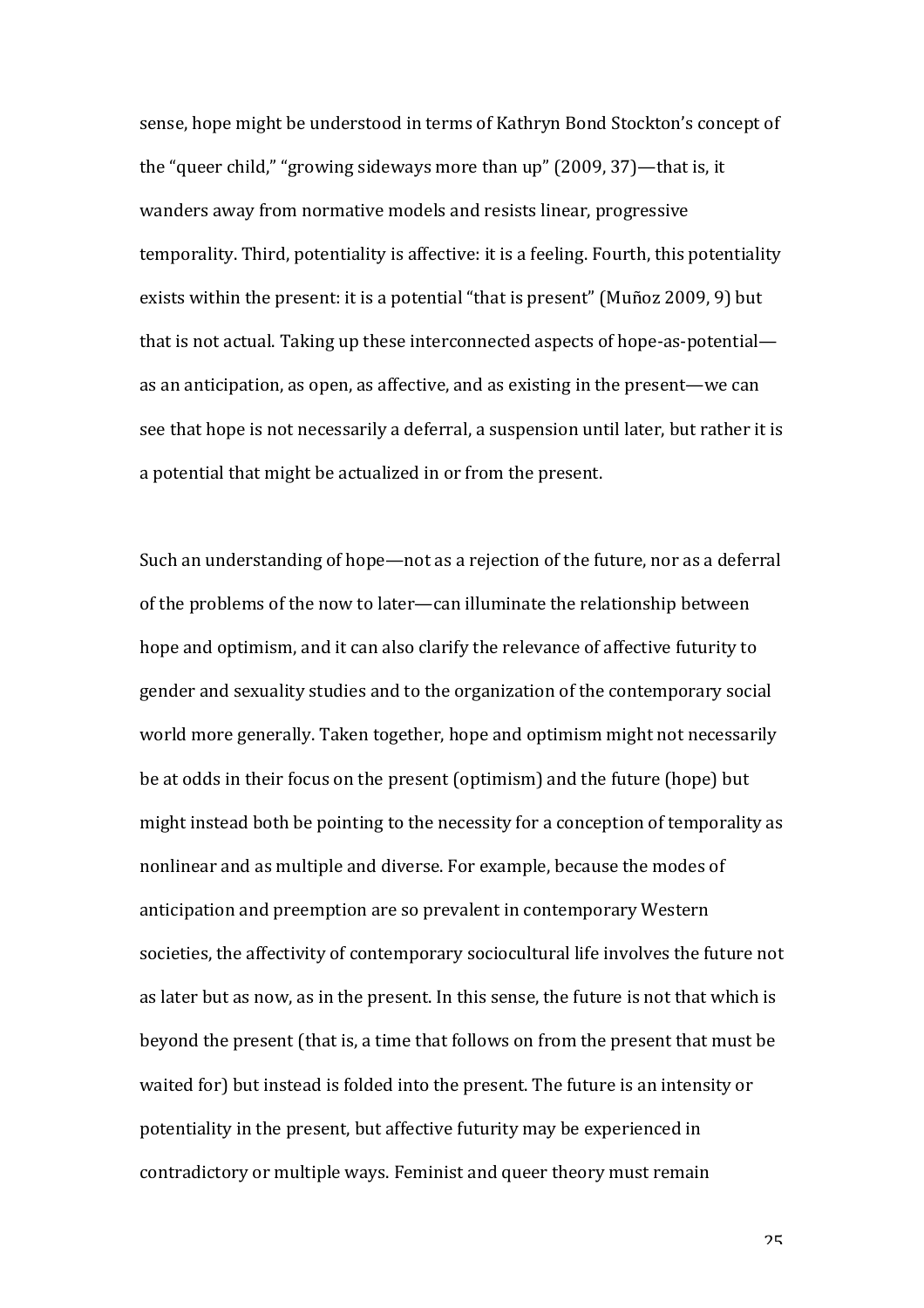interested in the future because the future is a central aspect of the present—and both optimism and hope are modes in which it is possible to explore the affectivity of futures and presents.

#### **Summary**

This chapter discusses a range of different approaches to the affectivity of the future within gender and sexuality studies. It focuses particularly on the relevance of, and debates about, affective futurity—in the context of feminist and queer theory but also in terms of understanding how power works in industrial capitalist Western societies. The concepts of potentiality and intensity are introduced, and later returned to, as ways of understanding the future as affective. The affectivity of the future is developed through discussions of anticipatory and preemptive regimes, where present action is oriented around the future "as if [the future] matters most" (Adams, Murphy, and Clarke 2009, 248), or the future is brought into the present so that the effects of possible future events come to proceed the event. Lastly, optimism and hope are considered as complex affective registers where the future and present are attached to, encountered, and experienced.

Across these various discussions, temporality emerges not as a straightforward linear progression from past to present to future but, rather, as affective, as nonlinear; it is moving and flexible in a way that involves the past, present, and future being in changing relations with each other (Adkins 2008). Temporality is capable of assembling in multiple and diverse combinations. Understood as potentiality, for example, the future is in the present; it is felt and lived out not as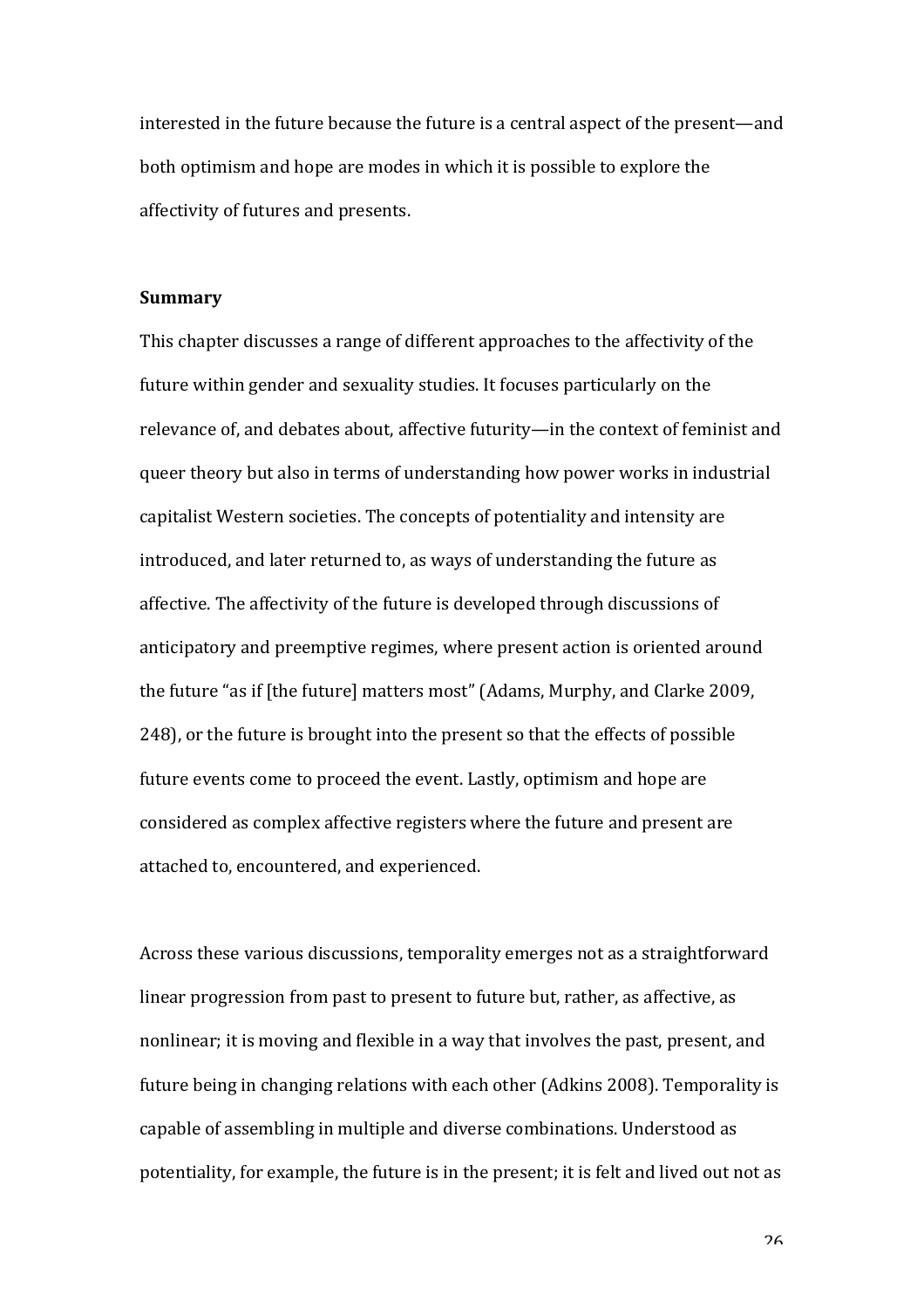a temporality that is separate from the present but instead as one that is folded into the present. Such an understanding of the nonlinearity of affective temporalities raises questions regarding the ways in which potentiality, intensity, hope, and optimism may be studied and engaged. Methodologies are yet to be developed to connect with or relate to temporalities that are affective temporalities influenced by feelings that are slippery, changing, transient, or not quite actual. Potential remains for gender and sexuality studies to inquire into the affective registers of hope and optimism, or the affective modes of anticipation and preemption, and write about them.

The chapter further looks at the affective as well as temporal operations of power. Gender and sexuality studies, in line with the social sciences and humanities more generally, have developed rigorous accounts of how power works in repressive and disciplinary ways. But theorists are only beginning to develop understandings of, and interventions into, how power works affectively, through affect and materiality, where bodies and subjects (are encouraged to) feel things and act on them. Similarly, while the social sciences and humanities have worked out a range of ways to examine how power works spatially, the temporal aspects of power relations have received less attention. In the twentyfirst century, theorists are turning their attention to developing frameworks for understanding, and intervening in, the way power works temporally to make and remake differences and inequalities.

Finally, the chapter looks at the way the image of the better future has been important to mobilizing and organizing feminist and queer theory, as well as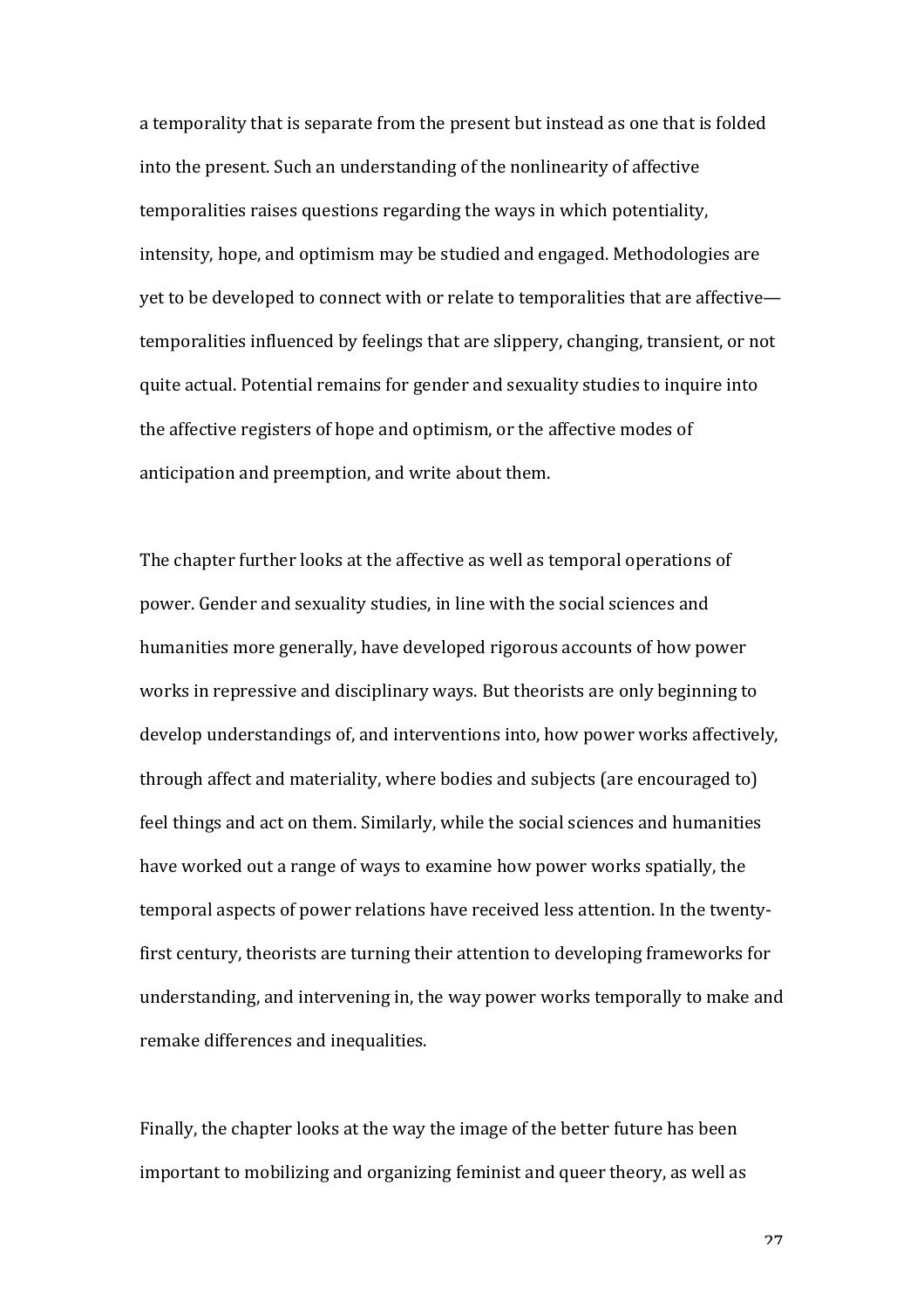other progressive and radical movements, and it raises the question of what happens when the ideal of the better future is problematized, as with the concept of cruel optimism. It summarizes arguments about how these movements might organize when the future is in the present, as with the regimes of anticipation and preemption, and with the register of hope, and how the potentiality and intensity of a different kind of world might be engaged and actualized. Issues such as these make the study of affective futurity, as well as nonlinear temporalities more widely crucial, productive, and stimulating for gender and sexuality studies.

#### **Bibliography**

Adam, Barbara, and Chris Groves. *Future Matters*. Leiden, The Netherlands: Brill, 2007.

Adams, Vincanne, Michelle Murphy, and Adele E. Clarke. "Anticipation: Technoscience, Life, Affect, Temporality." Subjectivity 28 (2009): 246-265. Adkins, Lisa. "From Retroactivation to Futurity: The End of the Sexual Contract?" *Nora: Nordic Journal of Feminist and Gender Research* 16 (2008): 182-201. Ahmed, Sara. *The Promise of Happiness*. Durham, NC: Duke University Press, 2010.

Ahmed, Sara, Jane Kilby, Celia Lury, et al. "Introduction: Thinking Through Feminism." In *Transformations: Thinking Through Feminism*, edited by Sara Ahmed, Jane Kilby, Celia Lury, et al. London: Routledge, 2000.

Berlant, Lauren. The Female Complaint: The Unfinished Business of Sentimentality in American Culture. Durham, NC: Duke University Press, 2008.

Berlant, Lauren. *Cruel Optimism*. Durham, NC: Duke University Press, 2011.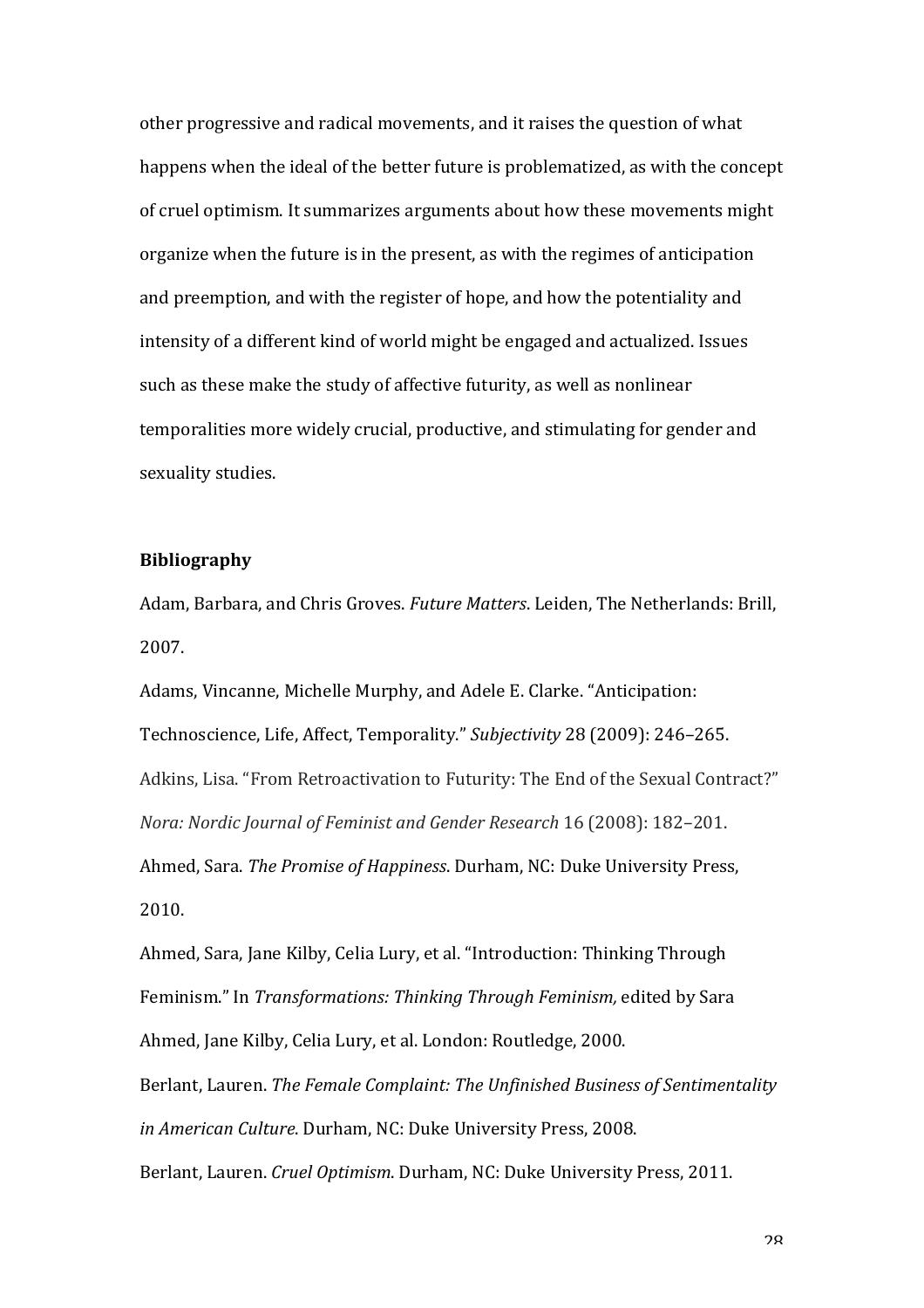Burman, Erica, and Jackie Stacey. "The Child and Childhood in Feminist Theory." *Feminist Theory* 11, no. 3 (2010): 227-240.

Change4Life. https://www.nhs.uk/change4life-beta/be-food-

smart#LAXy7Hr1IODPFWRf.97.

Cheng, Anne Anlin. *The Melancholy of Race: Psychoanalysis, Assimilation, and Hidden Grief.* Oxford: Oxford University Press, 2001.

Clough, Patricia Ticeneto. *Autoaffection: Unconscious Thought in the Age of* 

*Teletechnology*. Minneapolis: University of Minnesota Press, 2000.

Clough, Patricia Ticeneto. "Praying and Playing to the Beat of a Child's

Metronome." *Subjectivity* 3 (2010): 349–365.

Clough, Patricia Ticeneto, and Joan Halley, eds. *The Affective Turn: Theorizing the Social.* Durham, NC: Duke University Press, 2007.

Clough, Patricia Ticineto, Karen Gregory, Benjamin Haber, and R. Joshua Scannell. "The Datalogical Turn." 2014.

https://www.academia.edu/5986819/The\_Datalogical\_Turn.

Coleman, Rebecca. "Affect." In *Gender: Sources, Perspectives, and Methodologies.* 

edited by renée c. hoogland, 15–26. Farmington Hills, MI: Macmillan Reference

USA, 2016.

Coleman, Rebecca. *The Becoming of Bodies: Girls, Images, Experience*. Manchester,

UK: Manchester University Press, 2009.

Coleman, Rebecca. *Transforming Images: Screens, Affect, Futures*. London: 

Routledge, 2012.

Department of Health. *Change4Life: One Year On*. 2nd ed. London: Central Office of Information, 2010.

Edelman, Lee. No Future: Queer Theory and the Death Drive. Durham, NC: Duke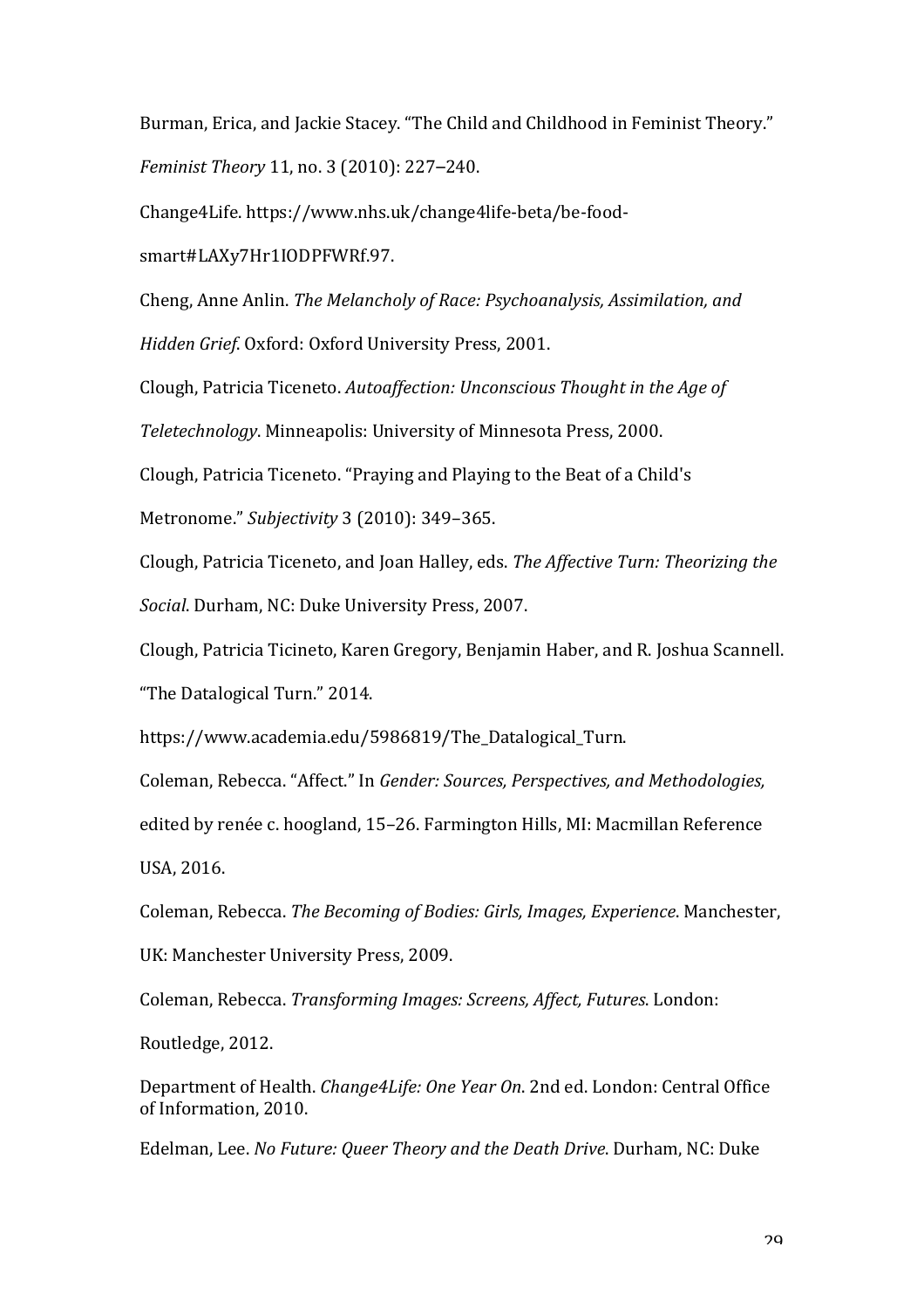University Press, 2004.

Evans, Bethan, Rachel Colls, and Kathrin Hörschelmann. "'Change4Life for Your Kids': Embodied Collectives and Public Health Pedagogy." Sport, Education, and *Society* 16, no. 3 (2011): 323-341.

Grosz, Elizabeth. "Deleuze's Bergson: Duration, the Virtual, and a Politics of the Future." In *Deleuze and Feminist Theory*, edited by Claire Colebrook and Ian Buchanan, 214–234. Edinburgh, UK: Edinburgh University Press, 2000.

Halberstam, J. Jack. *In a Queer Time and Place: Transgender Bodies, Subcultural* Lives. New York: New York University Press, 2005.

Heyes, Cressida J. *Self-Transformations: Foucault, Ethics, and Normalized Bodies*. Oxford: Oxford University Press, 2007.

hooks, bell. *Feminism Is for Everyday: Passionate Politics*. London: Routledge, 2015.

Jones, Meredith. *Skintight: An Anatomy of Cosmetic Surgery*. Oxford: Berg, 2008. Khanna, Ranjana. *Dark Continents: Psychoanalysis and Colonialism*. Durham, NC: Duke University Press, 2003.

Massumi, Brian. "The Future Birth of the Affective Fact." In *Conference Proceedings: Genealogies of Biopolitics*. 2005.

Massumi, Brian. *Parables for the Virtual: Movement, Affect, Sensation*. Durham, NC: Duke University Press, 2002.

Muñoz, José Esteban. *Cruising Utopia: The Then and There of Queer Futurity*. New York: New York University Press, 2009.

Ngai, Sianne. *Ugly Feelings*. Cambridge, MA: Harvard University Press, 2004. Paasonen, Susanna. *Carnal Resonance: Affect and Online Pornography*. Cambridge, MA: MIT Press, 2011.